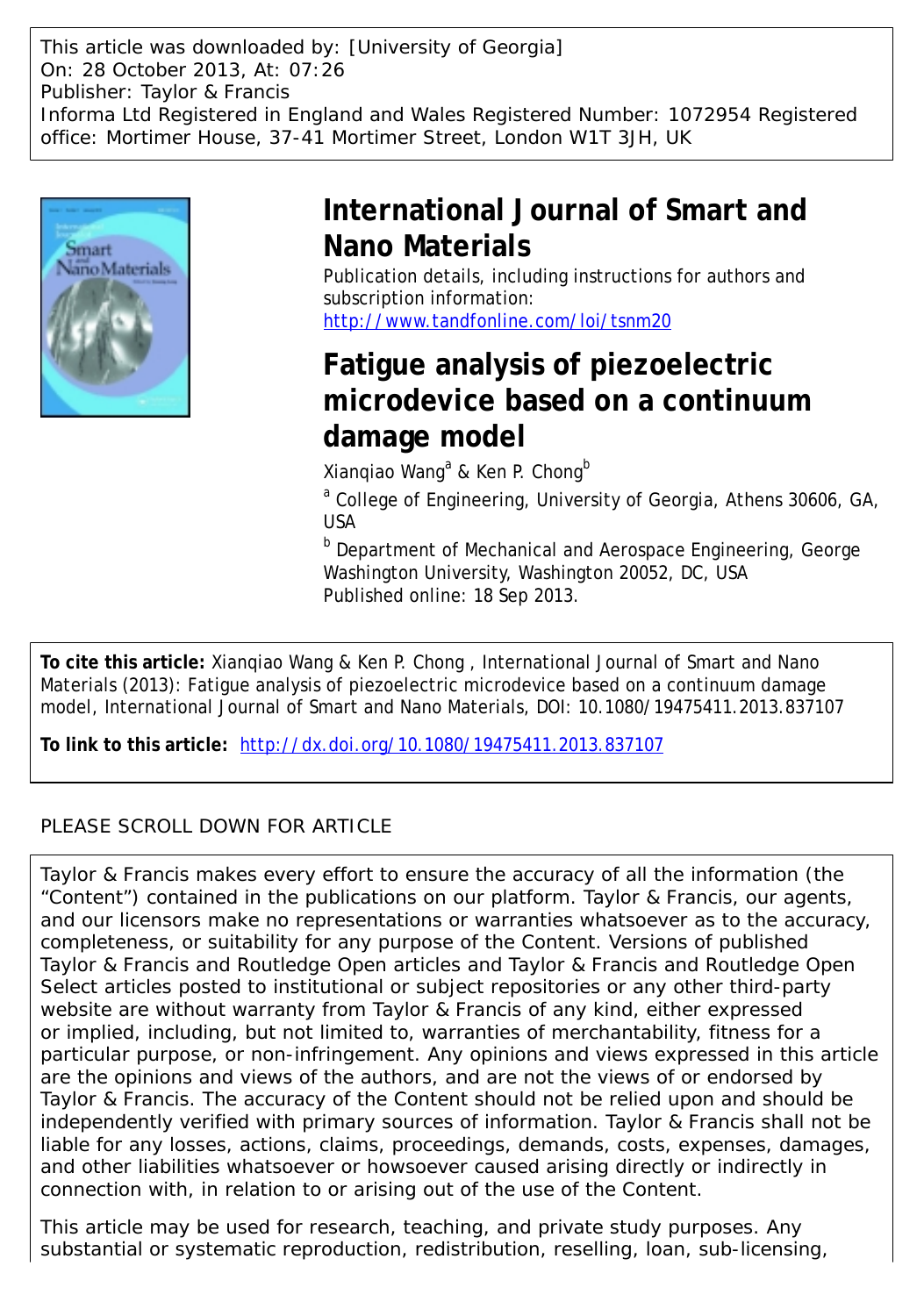systematic supply, or distribution in any form to anyone is expressly forbidden. Terms & Conditions of access and use can be found at [http://www.tandfonline.com/page/terms](http://www.tandfonline.com/page/terms-and-conditions)[and-conditions](http://www.tandfonline.com/page/terms-and-conditions)

Taylor & Francis and Routledge Open articles are normally published under a Creative Commons Attribution License<http://creativecommons.org/licenses/by/3.0/.> However, authors may opt to publish under a Creative Commons Attribution-Non-Commercial License<http://creativecommons.org/licenses/by-nc/3.0/> Taylor & Francis and Routledge Open Select articles are currently published under a license to publish, which is based upon the Creative Commons Attribution-Non-Commercial No-Derivatives License, but allows for text and data mining of work. Authors also have the option of publishing an Open Select article under the Creative Commons Attribution License [http://](http://creativecommons.org/licenses/by/3.0/.) [creativecommons.org/licenses/by/3.0/.](http://creativecommons.org/licenses/by/3.0/.)

**It is essential that you check the license status of any given Open and Open Select article to confirm conditions of access and use.**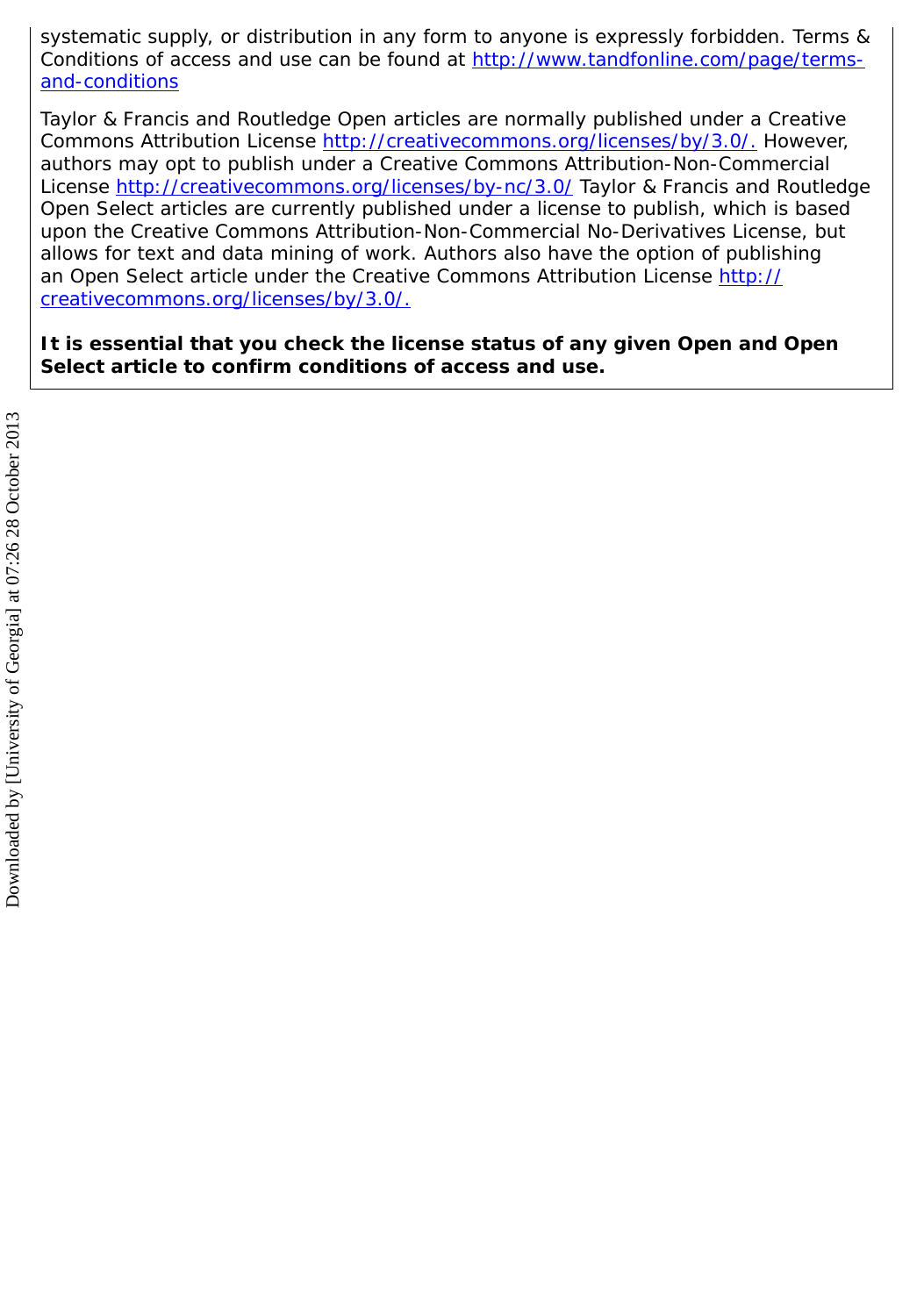

# **Fatigue analysis of piezoelectric microdevice based on a continuum damage model**

<span id="page-2-0"></span>Xianqiao Wang<sup>a\*</sup> and Ken P. Chong<sup>b</sup>

*aCollege of Engineering, University of Georgia, Athens 30606, GA, USA; bDepartment of Mechanical and Aerospace Engineering, George Washington University, Washington 20052, DC, USA*

(*Received 6 July 2013; final version received 19 August 2013*)

The utilization of piezoelectric materials in MEMS devices under harsh environments has gained affordable appreciations due to its unique mechanical and electrical material properties. However, the reliability of MEMS devices triggered by fatigue damage remains elusive and needs to be further explored. Here, we present a continuum constitutive model for piezoelectric materials containing a substantive amount of randomly dispersed microcracks. The constitutive equation of the piezoelectric materials with microcracks is formulated via Helmholtz free energy by combining the Kachanvo damage evolution law and the Chaboche fatigue damage development to express the fatigue damage growth. A case of the fatigue damage analysis of the piezoelectric microplate with transverse matrix cracks in the status of plane stress is presented by adopting the von Karman's plate theory. With numerical schemes employed, the effect of cyclic impulsive loadings and electrical loadings on the fatigue damage and fatigue life prediction of a piezoelectric microplate is investigated and discussed. The findings provide valuable insights into the fundamental mechanism of reliability in piezoelectric MEMS devices due to cyclic loadings, thereby offering new ways to exploit and fabricate the piezoelectric-based MEMS devices suitable for harsh conditions.

**Keywords:** piezoelectric microplate; constitutive equation; fatigue analysis; MEMS; cyclic loading

## **1. Introduction**

The converging interdisciplinary areas of micro-electro-mechanical systems (MEMS), nanotechnology, biotechnology, information technology, and cognitive science, offer the potential of improving human lives, as well as the well-being and productivity of society [\[1\]](#page-21-0). Simulation-based engineering science has emerged as a powerful tool revolutionizing engineering and science in the twenty-first century [\[2\]](#page-21-1). It plays a major role in multi-scale material modeling and system design, including MEMS. The use of piezoelectric materials has received considerable attention in intelligent structures due to its intrinsic, direct, and converse piezoelectric effects in recent years. Piezoelectric materials have been utilized in MEMS devices as sensors or actuators for the control of active shape or vibration of the structures. Defects, such as micro cracks, voids, dislocations, and delamination, are introduced in the piezoelectric materials during manufacturing and poling process.

<sup>\*</sup>Corresponding author. Email: xqwang@uga.edu Ken P. Chong is also a NIST Associate.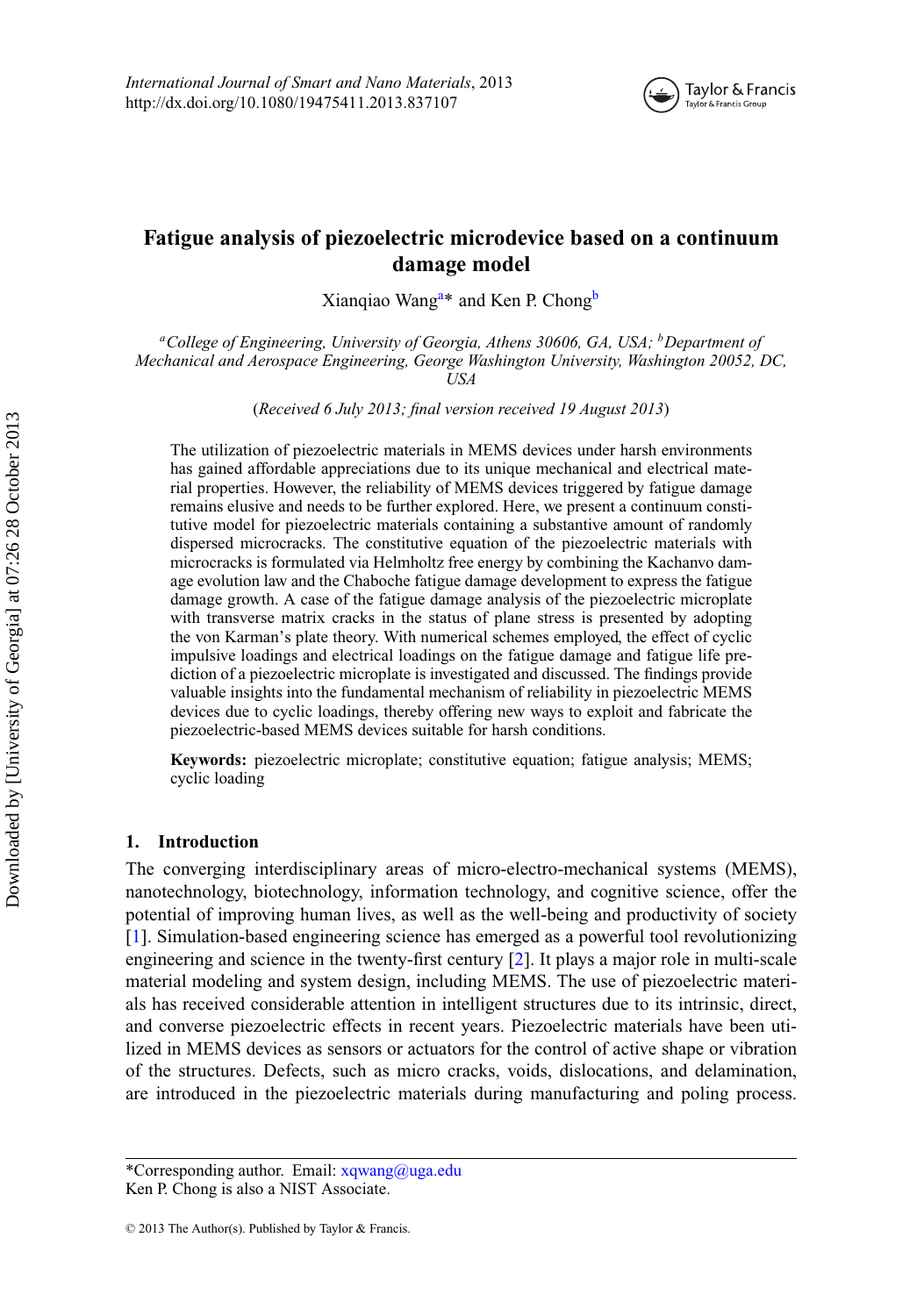The existence of these defects greatly affects the electric, dielectric, elastic, mechanical, and piezoelectric properties of the piezoelectric materials, especially the service life of piezoelectric microstructures. When subjected to cyclic mechanical and electrical loads, these defects may grow in size and cracks may propagate leading to the premature mechanical or electrical fatigue failure of the piezoelectric microstructures. Therefore, it is important to understand the growth of these defects, the fatigue damage accumulation, and the overall effect of these defects on the average mechanical and electrical properties of piezoelectric microstructures so that reliable service life predictions of the structure can be evaluated. Analysis of such situations is yet to be reliably accomplished and progress depends on our ability to formulate constitutive relationships for anisotropic piezoelectric materials incorporating deformation and randomly distributed defects.

Fatigue damage in fiber-reinforced composite materials has been vastly investigated, and many theories have been established and employed to predict the life of composite structures. Many researchers have investigated the behaviors of laminated composites under static/dynamic loads and cyclic loads  $[3-5]$  $[3-5]$ . Most of these fatigue studies are experimental, and have added to the understanding of the mechanisms involved in the fatiguing of composites. Some have even developed design methodologies, and an extensive list of these can be found in a paper by Nyman [\[6\]](#page-21-4), which also describes a simplified fatigue design approach about composite materials. Dahlen and Springer [\[7\]](#page-21-5) proposed a semi-empirical model for estimating delamination growth in graphite/epoxy laminates under cyclic loads. Feng [\[8\]](#page-21-6) developed a model for predicting fatigue damage growth in carbon fiber-reinforced specimens due to matrix cracking.

Modeling and analysis of multilayer piezoelectric beams and plates have reached a relative maturity as attested by numerous papers. Mindlin [\[9\]](#page-21-7) presented the theory of the mode of piezoelectric crystals plate considering shear and bending. Tiersten [\[10\]](#page-21-8) developed general piezoelectric nonlinear theory and detailed the vibration equations of different piezoelectric crystals. Chandrashekhara and Tenneti [\[11\]](#page-21-9) and Zhou [\[12\]](#page-21-10) investigated the dynamic control of laminated piezoelectric plates by finite element (FE) method. Wang and Rogers [\[13\]](#page-21-11) presented a model based on classical plate theory for laminated plates with spatially distributed piezoelectric patches. Tzou and Gadre [\[14\]](#page-21-12) analyzed thin laminates coupled with shell actuators for distributed vibration control. Xu [\[15\]](#page-21-13) analyzed the free vibration of laminated piezothermoelectric plate based on the 3D theory. Mitchell and Reddy [\[16\]](#page-21-14) proposed the theory of laminated piezoelectric plates by using classical plate theory and simple third-order theory, respectively. Rao and Sunar [\[17\]](#page-21-15) developed a FE formulation of piezothermoelastic media and integrated it with the distributed sensing and control of intelligent structures. Tauchert [\[18\]](#page-21-16) applied Nowacki's general theory to piezothermoelastic laminated plates and obtained the static solutions. However, up to now, the analysis of static/dynamic and fatigue life problems for the piezoelectric microstructures, considering the damage effects under cyclic loading are still lacking.

In this article, a new constitutive model for piezoelectric materials is presented by using the Talreja's tensor-valued internal state damage variables and the Helmholtz free energy of piezoelectric materials. This model is applied to a specific case of fatigue damage analysis of piezoelectric plates under cyclic impulsive loading. By adopting von Karman's plate theory and using numerical scheme, the effect of cyclic impulsive loading and electric loads on the fatigue damage analysis and fatigue life prediction of the piezoelectric microplate are investigated and discussed.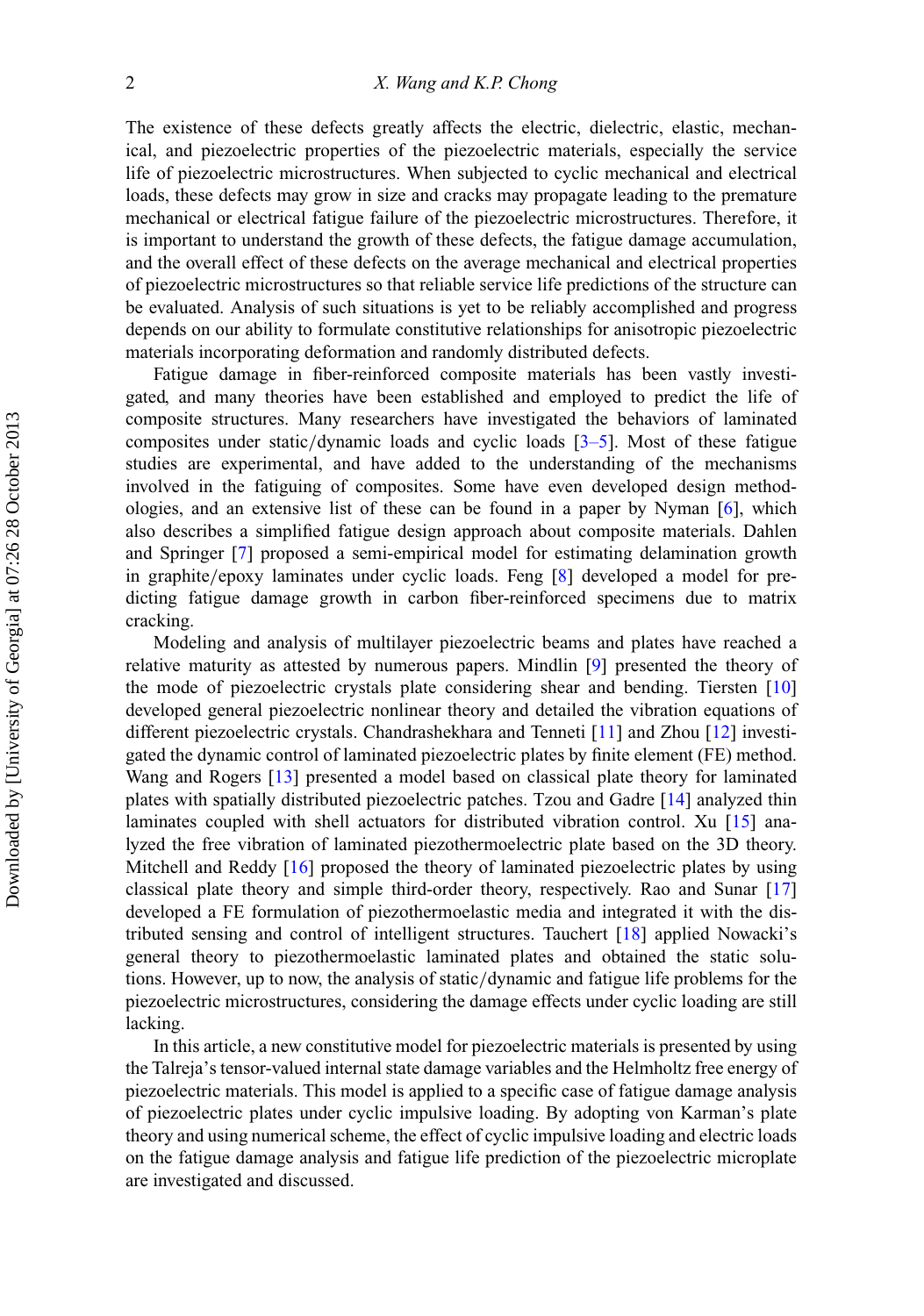### **2. Basic equations**

#### *2.1. Constitutive equations for damaged piezoelectric materials*

Consider a representative volume element of a piezoelectric material with a multitude of damage entities in the form of micro cracks, as shown in [Figure 1.](#page-4-0) As discussed in Talreja [\[19\]](#page-21-17), two vectors are needed to define each damage entity. These are damage influence vector  $\overrightarrow{a_i}$  and unit normal  $\overrightarrow{n_i}$  to damage entity surface. Damage influence vector represents an appropriately chosen effect of damage entity on the surrounding medium. With these two vectors, a damage entity tensor  $d_{ij}$  is formed by taking an integral of the diad  $\vec{a}_i \cdot \vec{n}_i$  over the surface of the damage entity.

$$
d_{ij} = \int\limits_{S} \overrightarrow{a_i} \ \overrightarrow{n_j} \, \mathrm{d}S \tag{1}
$$

Now, if there are *n*distinct damage modes in the representative volume element (e.g., intralaminar crack in different orientations etc.), denoted by $k = 1, 2, \ldots n$ , a damage tensor can be defined for each mode as

$$
\omega_{ij}^k = \frac{1}{V_r} \sum_{\vartheta_k} (d_{ij})_{\vartheta_k} \tag{2}
$$

where  $V_r$  is the volume of the representative volume element and  $\vartheta_k$  represents the number of damage entities in the *k*<sup>th</sup> damage mode. The tensor  $\omega_{ij}^k$  is an asymmetric tensor in general. However, we can represent the vector  $\overrightarrow{a_i}$  along the normal and tangential directions at any point on the surface of the damage entity and write

$$
d_{ij} = d_{ij}^1 + d_{ij}^2 \tag{3}
$$

where  $d_{ij}^1 = \int_S \overline{a n_i} \overrightarrow{n_j} dS$  and  $d_{ij}^2 = \int_S \overrightarrow{b n_i} \overrightarrow{n_j} dS$ . *a* and *b* are the magnitudes of the normal and tangential projections of vector  $\overrightarrow{a_i}$ , respectively, and vectors  $\overrightarrow{n_i}$  and  $\overrightarrow{m_i}$  are unit normal and tangential vectors, respectively. Thus, the damage tensor  $\omega_{ij}$  can be written as

$$
\omega_{ij}^k = \omega_{ij}^{1k} + \omega_{ij}^{2k} \tag{4}
$$

<span id="page-4-0"></span>where  $\omega_{ij}^{1k} = \frac{1}{V_r} \sum_{\Omega}$  $\vartheta_k$  $(d_{ij}^1)_{\vartheta_k}$  and  $\omega_{ij}^{2k} = \frac{1}{V_r} \sum_{\Omega}$  $\vartheta_k$  $(d_{ij}^2)_{\vartheta_k}$ 



Figure 1. Representative volume element with internal damage variables for piezoelectric materials.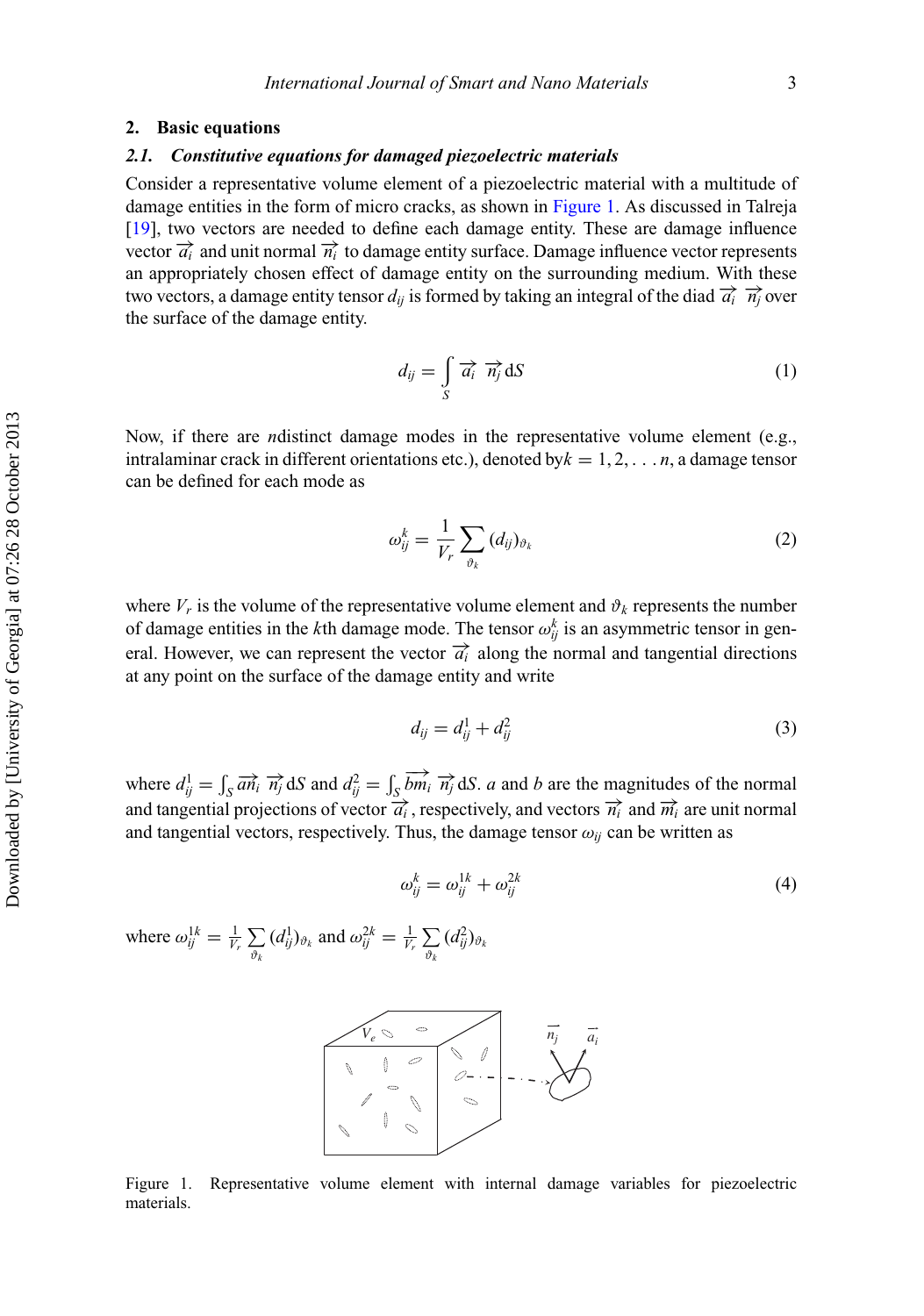Physically, the damage tensor  $\omega_{ij}^{1k}$  represents the effects of crack opening on the surrounding medium, whereas the damage tensor  $\omega_{ij}^{2k}$  represents the effects of sliding between the two crack faces. In many situations, the sliding between the crack faces can be negligible, e.g., for intralaminar cracks constrained by stiff plies, and hence we assume  $\omega_{ij}^{2k} \equiv 0$ . This implies  $\omega_{ij}^k \equiv \omega_{ij}^{1k}$ , which is a symmetric tensor.

For the case of damaged piezoelectric material without temperature effect where the damage is represented by internal state variables, the Helmholtz free energy of piezoelectric material can be written as a function of the transformed elastic strains, the electric field vector, and damage internal variables, that is

$$
H = H(\varepsilon_{ij}, E_i, \omega_{ij}^k) \tag{5}
$$

The transformed stress components  $\sigma_{ij}$  and the electric displacement components  $G_i$  at any fixed damage state are now given by

$$
\sigma_{ij} = \frac{\partial H(\varepsilon_{ij}, E_i, \omega_{ij}^k)}{\partial \varepsilon_{ij}}
$$

$$
G_i = -\frac{\partial H(\varepsilon_{ij}, E_i, \omega_{ij}^k)}{\partial E_i}
$$
(6)

Here, we assume the damage induced by the cracks in the piezoelectric material has the orthotropic property, the irreducible integrity bases for a scalar polynomial function of two symmetric second-rank tensors can be expressed as [\[20\]](#page-21-18):

$$
\varepsilon_{11}, \varepsilon_{22}, \varepsilon_{33}, \varepsilon_{23}^2, \varepsilon_{31}^2, \varepsilon_{12}^2, \varepsilon_{12}\varepsilon_{23}\varepsilon_{31},
$$
  
\n
$$
\omega_{11}^k, \omega_{22}^k, \omega_{33}^k, (\omega_{23}^k)^2, (\omega_{31}^k)^2, (\omega_{12}^k)^2, \omega_{12}^k \omega_{23}^k \omega_{31}^k
$$
  
\n
$$
\varepsilon_{23}\omega_{23}^k, \varepsilon_{31}\omega_{31}^k, \varepsilon_{12}\omega_{12}^k, \omega_{23}^k \varepsilon_{12}\varepsilon_{13}, \omega_{31}^k \varepsilon_{32}\varepsilon_{12}, \omega_{12}^k \varepsilon_{13}\varepsilon_{23}, \qquad (k = 1, 2, \cdots n)
$$
  
\n
$$
\varepsilon_{23}\omega_{12}^k \omega_{13}^k, \varepsilon_{31}\omega_{32}^k \omega_{12}^k, \varepsilon_{12}\omega_{13}^k \omega_{23}^k
$$
  
\n
$$
E_1, E_2, E_3
$$
  
\n(7)

where *n* is the number of the cracks' direction in the material.

For a piezoelectric single-layer microplate, the local coordinate system *o* − 123 is selected, in which 1 and 2 denote the two principal directions of the piezoelectric plate, 3 is vertical to the midsurface. According to Kirchhoff hypothesis, for plate  $\varepsilon_{13} = \varepsilon_{23} = 0$  and applying Voigt notation to describe strains and damage variables, the bases of invariants can be further written as

$$
\varepsilon_1, \varepsilon_2, \varepsilon_3, \varepsilon_6^2, \omega_1^k, \omega_2^k, \omega_3^k, (\omega_4^k)^2, (\omega_5^k)^2, (\omega_6^k)^2,
$$
  
\n
$$
\omega_4^k \omega_5^k \omega_6^k, \varepsilon_6 \omega_6^k, \varepsilon_6 \omega_4^k \omega_5^k
$$
 (k = 1, 2, · · ·n) (8)  
\n
$$
E_1, E_2, E_3
$$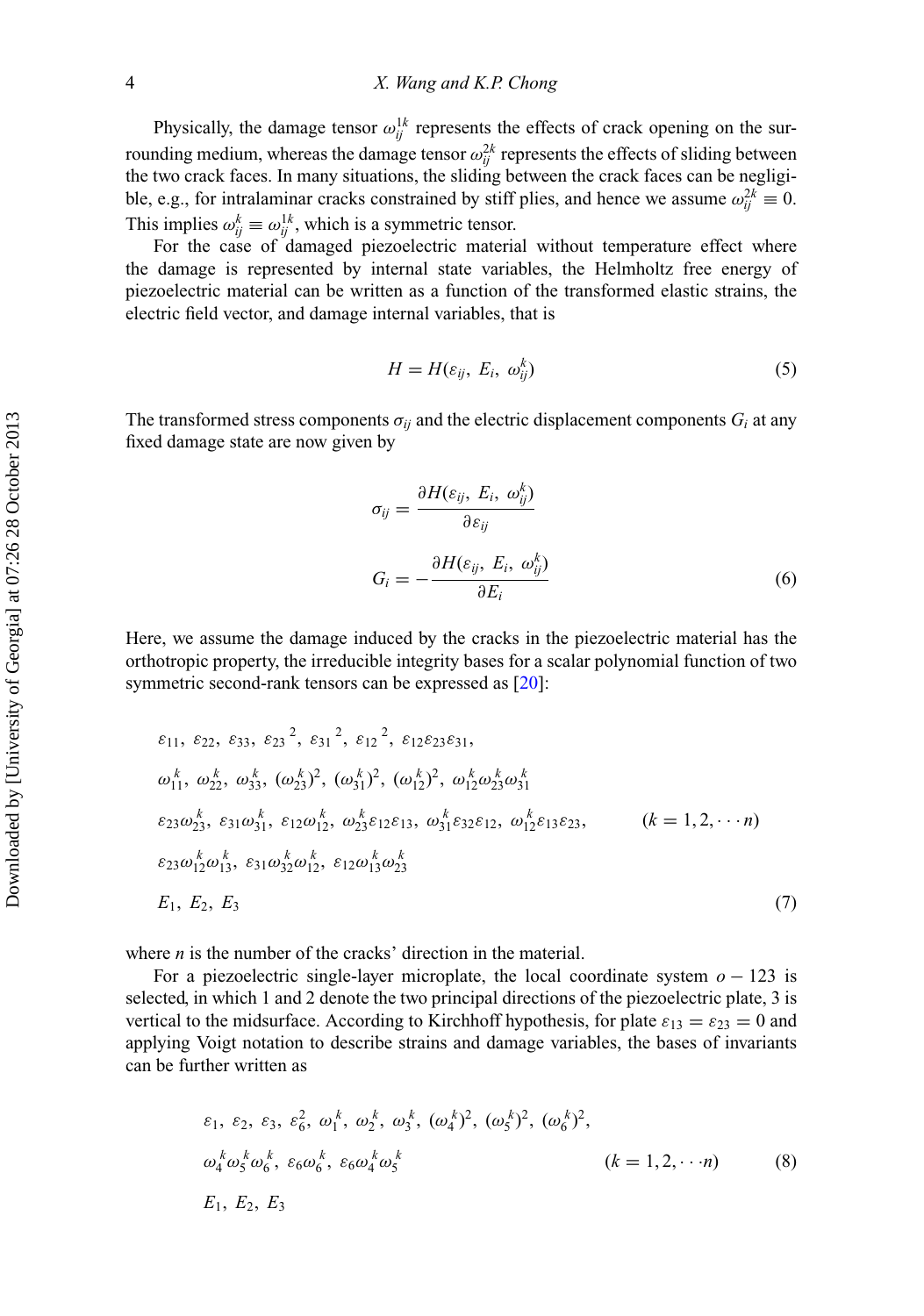Using the above-stated irreducible integrity bases, the Helmholtz free energy of piezoelectric materials can be expressed as a quadratic expression of the strains or the electric field intensity, a mixture quadratic expression of strains and electric field intensity, and a linear expression of damage variables [\[21\]](#page-21-19) as follows

$$
H = C_{1}^{6} \epsilon_{1}^{2} + C_{2}^{6} \epsilon_{1}^{2} \epsilon_{2} + C_{3}^{6} \epsilon_{2}^{2} + C_{4}^{6} \epsilon_{6}^{2} + C_{5}^{6} \epsilon_{1}^{2} \epsilon_{3} + C_{9}^{6} \epsilon_{2}^{2} \epsilon_{3} - (\kappa_{1}^{6} \epsilon_{1}^{2} + \kappa_{2}^{6} \epsilon_{2}^{2})
$$
  
\n
$$
+ \kappa_{3}^{6} \epsilon_{2}^{2} + \kappa_{4}^{6} \epsilon_{1}^{6} \epsilon_{2} + \kappa_{3}^{6} \epsilon_{2}^{2} \epsilon_{3} + \kappa_{6}^{6} \epsilon_{3}^{2} \epsilon_{1}) - (e_{1}^{6} \epsilon_{1}^{6} \epsilon_{1} + e_{2}^{6} \epsilon_{1}^{6} \epsilon_{2} + e_{3}^{6} \epsilon_{1}^{6} \epsilon_{3} + e_{4}^{6} \epsilon_{2}^{6} \epsilon_{1}^{6} \epsilon_{1}^{6} \epsilon_{1}^{6} \epsilon_{1}^{6} \epsilon_{1}^{6} \epsilon_{1}^{6} \epsilon_{1}^{6} \epsilon_{1}^{6} \epsilon_{1}^{6} \epsilon_{1}^{6} \epsilon_{1}^{6} \epsilon_{1}^{6} \epsilon_{1}^{6} \epsilon_{1}^{6} \epsilon_{1}^{6} \epsilon_{1}^{6} \epsilon_{1}^{6} \epsilon_{1}^{6} \epsilon_{1}^{6} \epsilon_{1}^{6} \epsilon_{1}^{6} \epsilon_{1}^{6} \epsilon_{1}^{6} \epsilon_{1}^{6} \epsilon_{1}^{6} \epsilon_{1}^{6} \epsilon_{1}^{6} \epsilon_{1}^{6} \epsilon_{1}^{6} \epsilon_{1}^{6} \epsilon_{1}^{6} \epsilon_{1}^{6} \epsilon_{1}^{6} \epsilon_{1}^{6} \epsilon_{1}^{6} \epsilon_{1}^{6} \epsilon_{1}^{6} \epsilon_{1}^{6} \epsilon_{1}^{6} \epsilon_{1}^{6} \epsilon_{1}^{6} \epsilon_{1}^{6} \epsilon_{1}^{6} \epsilon_{1}^{6} \epsilon_{1}^{6} \epsilon_{1}^{6} \epsilon_{1}^{6} \epsilon_{1}^{6} \epsilon_{1}^{6} \epsilon_{1}^{6} \epsilon_{1}^{6} \epsilon_{1}^{6} \epsilon_{1}^{6} \epsilon_{1}^{6}
$$

where  $C_i^0(i = 1, 2, \dots, 7)$  are the elastic material constants without damage,  $e_i^0(i = 1, 2, \dots, 7)$ 1, 2,  $\cdots$  9) are the piezoelectric constants without damage,  $\kappa_i^0$  ( $i = 1, 2, \cdots$  6) are the permittivity matrix constants without damage,  $C_i^k$  ( $i = 1, 2, \cdots 24$ ) are the material constants with damage,  $e_i^k(i = 1, 2, \dots 30)$  are the piezoelectric constants with damage,  $\kappa_i^k(i = 1, 2, \dots 18)$ are the permittivity matrix constants with damage,  $\rho$  is the density of piezoelectric material,  $P_0$  is a constant,  $P_1$  is a linear function of strains,  $P_2$  is a linear function of damage variables, and  $P_3$  is a linear function of the electric field intensity. Then the stresses and the electric displacements can be expressed as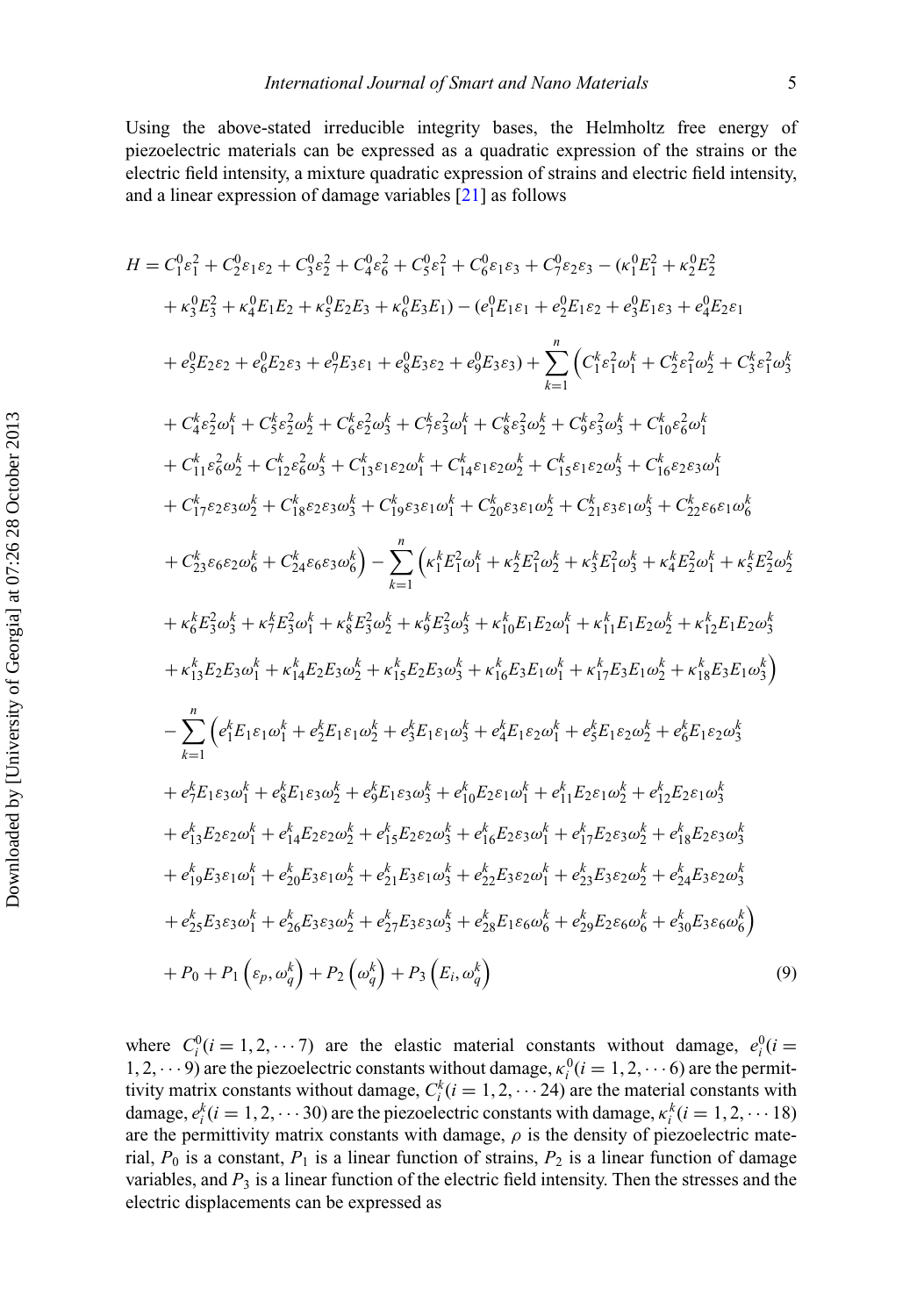$$
\sigma_p = \frac{\partial H}{\partial \varepsilon_p} = \left[ C_{pq}^0 + \sum_{k=1}^n C_{pq}^k \right] \varepsilon_q - \left[ e_{pm}^0 + \sum_{k=1}^n e_{pm}^k \right] E_m
$$
  

$$
G_m = -\frac{\partial H}{\partial E_m} = \left[ e_{qm}^0 + \sum_{k=1}^n e_{qm}^k \right]^T \varepsilon_q + \left[ \kappa_{mn}^0 + \sum_{k=1}^n \kappa_{mn}^k \right] E_n
$$
(10)

where  $C_{pq}^0$ ,  $C_{pq}^k$ ,  $\kappa_{mn}^0$ , and  $\kappa_{mn}^k$  are all symmetric matrices having the forms as follows:

$$
[C_{pq}^{0}] = \begin{bmatrix} 2C_1^0 & C_2^0 & C_6^0 & 0 \\ 2C_3^0 & C_7^0 & 0 \\ 2C_5^0 & 0 & 0 \\ 2C_4^0 & 0 & 0 \end{bmatrix}
$$
 (11)

$$
[C_{pq}^{k}] = \begin{bmatrix} 2C_{1}^{k}\omega_{1}^{k} + 2C_{2}^{k}\omega_{2}^{k} + 2C_{3}^{k}\omega_{3}^{k} & C_{13}^{k}\omega_{1}^{k} + C_{14}^{k}\omega_{2}^{k} + C_{15}^{k}\omega_{3}^{k} \\ 2C_{4}^{k}\omega_{1}^{k} + 2C_{5}^{k}\omega_{2}^{k} + 2C_{6}^{k}\omega_{3}^{k} \\ C_{19}^{k}\omega_{1}^{k} + C_{20}^{k}\omega_{2}^{k} + C_{21}^{k}\omega_{3}^{k} & C_{22}^{k}\omega_{6}^{k} \\ C_{16}^{k}\omega_{1}^{k} + C_{17}^{k}\omega_{2}^{k} + C_{18}^{k}\omega_{3}^{k} & C_{23}^{k}\omega_{6}^{k} \\ 2C_{7}^{k}\omega_{1}^{k} + 2C_{8}^{k}\omega_{2}^{k} + 2C_{9}^{k}\omega_{3}^{k} & C_{24}^{k}\omega_{6}^{k} \\ 2C_{10}^{k}\omega_{1}^{k} + 2C_{11}^{k}\omega_{2}^{k} + 2C_{12}^{k}\omega_{3}^{k} \end{bmatrix}
$$
(12)

$$
[e_{pm}^{0}] = \begin{bmatrix} e_1^{0} & e_4^{0} & e_7^{0} \\ e_2^{0} & e_5^{0} & e_8^{0} \\ e_3^{0} & e_6^{0} & e_9^{0} \\ 0 & 0 & 0 \end{bmatrix}
$$
 (13)

$$
[\kappa_{mn}^0] = \begin{bmatrix} 2\kappa_1^0 & \kappa_4^0 & \kappa_6^0 \\ 2\kappa_2^0 & \kappa_5^0 \\ 2\kappa_3^0 & 0 \end{bmatrix}
$$
 (14)

$$
[e_{pm}^{k}] = \begin{bmatrix} e_{1}^{k}\omega_{1}^{k} + e_{2}^{k}\omega_{2}^{k} + e_{3}^{k}\omega_{3}^{k} & e_{10}^{k}\omega_{1}^{k} + e_{11}^{k}\omega_{2}^{k} + e_{12}^{k}\omega_{3}^{k} & e_{19}^{k}\omega_{1}^{k} + e_{20}^{k}\omega_{2}^{k} + e_{21}^{k}\omega_{3}^{k} \\ e_{4}^{k}\omega_{1}^{k} + e_{5}^{k}\omega_{2}^{k} + e_{6}^{k}\omega_{3}^{k} & e_{13}^{k}\omega_{1}^{k} + e_{14}^{k}\omega_{2}^{k} + e_{13}^{k}\omega_{3}^{k} & e_{22}^{k}\omega_{1}^{k} + e_{23}^{k}\omega_{2}^{k} + e_{24}^{k}\omega_{3}^{k} \\ e_{7}^{k}\omega_{1}^{k} + e_{8}^{k}\omega_{2}^{k} + e_{9}^{k}\omega_{3}^{k} & e_{16}^{k}\omega_{1}^{k} + e_{17}^{k}\omega_{2}^{k} + e_{18}^{k}\omega_{3}^{k} & e_{25}^{k}\omega_{1}^{k} + e_{26}^{k}\omega_{2}^{k} + e_{27}^{k}\omega_{3}^{k} \\ e_{28}^{k}\omega_{6}^{k} & e_{29}^{k}\omega_{6}^{k} & e_{30}^{k}\omega_{6}^{k} \end{bmatrix} (15)
$$

$$
[\kappa_{mn}^k] = \begin{bmatrix} 2\kappa_1^k \omega_1^k + 2\kappa_2^k \omega_2^k + 2\kappa_3^k \omega_3^k & \kappa_{10}^k \omega_1^k + \kappa_{11}^k \omega_2^k + \kappa_{12}^k \omega_3^k & \kappa_{16}^k \omega_1^k + \kappa_{17}^k \omega_2^k + \kappa_{18}^k \omega_3^k \\ 2\kappa_4^k \omega_1^k + 2\kappa_5^k \omega_2^k + 2\kappa_6^k \omega_3^k & \kappa_{13}^k \omega_1^k + \kappa_{14}^k \omega_2^k + \kappa_{15}^k \omega_3^k \\ 2\kappa_7^k \omega_1^k + 2\kappa_8^k \omega_2^k + 2\kappa_8^k \omega_2^k + 2\kappa_9^k \omega_3^k \end{bmatrix} \tag{16}
$$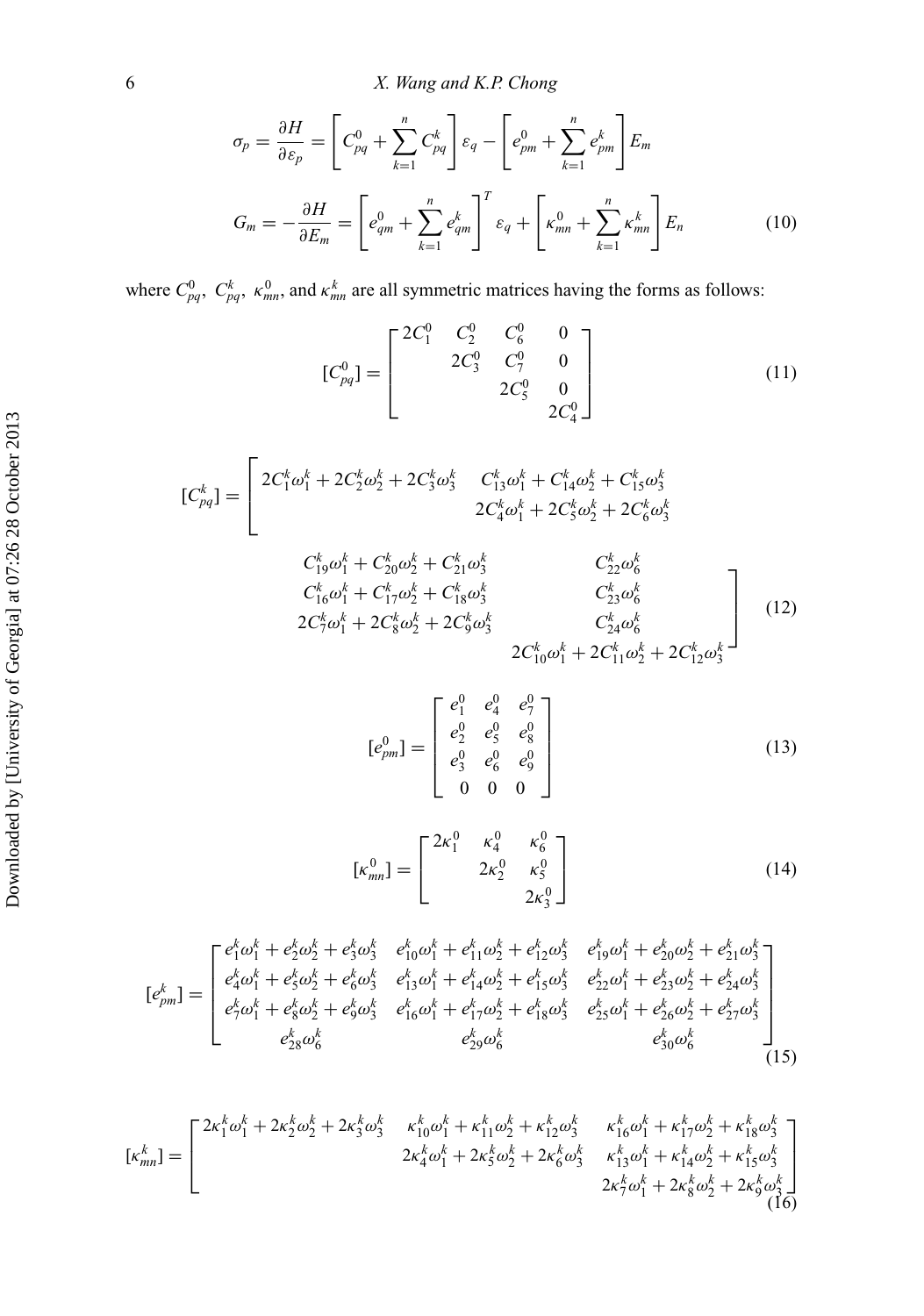Assuming that there is only one damage mode in the representative volume element, the relations of the strains, the stresses, the electric field intensity, and the electric displacements in Equation (10) can be simplified as

$$
\sigma_p = [C_{pq}^0 + C_{pq}^1] \varepsilon_q - [e_{pm}^0 + e_{pm}^1] E_m
$$
  
\n
$$
G_m = [e_{qm}^0 + e_{qm}^1]^{T} \varepsilon_q + [\kappa_{mn}^0 + \kappa_{mn}^1] E_n
$$
\n(17)

where  $C_{pq}^0$ ,  $e_{pm}^0$ , and  $\kappa_{mn}^0$  are same as before.  $C_{pq}^k$ ,  $e_{pm}^k$ , and  $\kappa_{mn}^k$  are replaced by  $C_{pq}^1$ ,  $e_{pm}^1$ , and  $\kappa_{mn}^1$ , respectively.

In present study, consider that the cracks in the piezoelectric plate are parallel to the coordinate plane 1–3, all damage variables, except  $\omega_2$ , are zero. Then the coefficient matrices in Equations (12), (15), and (16) can be simplified as

$$
[C_{pq}^1] = \begin{bmatrix} 2C_2\omega_2 & C_{14}\omega_2 & C_{20}\omega_2 & 0\\ 2C_5\omega_2 & C_{17}\omega_2 & 0\\ 2C_8\omega_2 & 0 & 2C_{11}\omega_2 \end{bmatrix}
$$
 (18)

$$
[e_{pm}^1] = \begin{bmatrix} e_2 \omega_2 & e_{11} \omega_2 & e_{20} \omega_2 \\ e_5 \omega_2 & e_{14} \omega_2 & e_{23} \omega_2 \\ e_8 \omega_2 & e_{17} \omega_2 & e_{26} \omega_2 \\ 0 & 0 & 0 \end{bmatrix}
$$
 (19)

$$
[\kappa_{mn}^1] = \begin{bmatrix} 2\kappa_2 \omega_2 & \kappa_{11} \omega_2 & \kappa_{17} \omega_2 \\ 2\kappa_5 \omega_2 & \kappa_{14} \omega_2 \\ 2\kappa_8 \omega_2 \end{bmatrix}
$$
 (20)

Since cracks are parallel to the coordinate plane  $1-3$ , the effect of the damage on the plate stiffness in this coordinate plane 1–3 can be neglected, which means that the components  $C_{11}^1$  and  $C_{33}^1$  of stiffness matrix due to damage effect are negligible. Then matrix in Equation (18) can be further simplified as

$$
[C_{pq}^1] = \begin{bmatrix} 0 & C_{14}\omega_2 & C_{20}\omega_2 & 0 \\ 2C_5\omega_2 & C_{17}\omega_2 & 0 \\ 0 & 0 & 0 \\ 0 & 2C_{11}\omega_2 \end{bmatrix} \tag{21}
$$

Assuming  $\sigma_3 = 0$  and using Equation (17), the constitutive relations with damage of the piezoelectric plate for the plane stress problems are obtained as follows:

$$
\sigma_p = [C_{pq}] \varepsilon_q - [e_{pm}] E_m = [C_{pq}^0 + C_{pq}^1] \varepsilon_q - [e_{pm}^0 + e_{pm}^1] E_m
$$
  
\n
$$
G_m = [e_{qm}]^T \varepsilon_q + [\kappa_{mn}] E_n = [e_{qm}^0 + e_{qm}^1]^T \varepsilon_q + [\kappa_{mn}^0 + \kappa_{mn}^1] E_n \quad (p, q = 1, 2, 6 \quad m, n = 1, 2, 3)
$$
\n(22)

where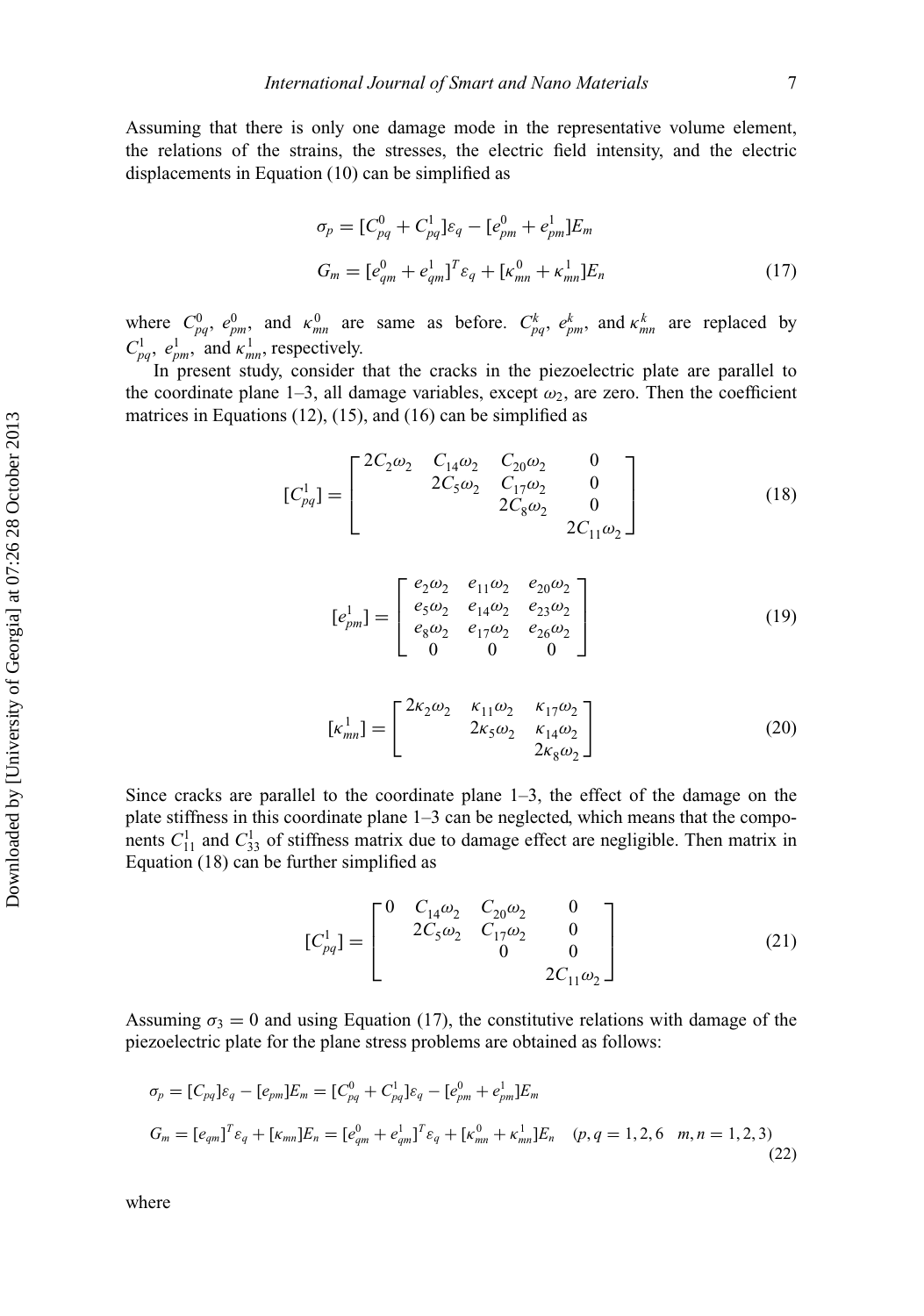$$
[C_{pq}^{0}] = \begin{bmatrix} 2C_{1}^{0} - \frac{(C_{6}^{0})^{2}}{2C_{5}^{0}} & C_{2}^{0} - \frac{C_{6}^{0}C_{7}^{0}}{2C_{5}^{0}} & 0\\ 2C_{3}^{0} - \frac{(C_{7}^{0})^{2}}{2C_{5}^{0}} & 0 \end{bmatrix} \underbrace{\frac{def}{=} \begin{bmatrix} C_{11}^{*} & C_{12}^{*} & 0\\ C_{22}^{*} & 0\\ C_{6}^{*} \end{bmatrix}}_{[C_{pq}^{1}] = \begin{bmatrix} \frac{C_{6}^{0}C_{20}\omega_{2}}{C_{5}^{0}} & \left(C_{14} - \frac{C_{7}^{0}C_{20} + C_{6}^{0}C_{17}}{2C_{5}^{0}}\right)\omega_{2} & 0\\ 2C_{11}\omega_{2} & 0 \end{bmatrix} \underbrace{\frac{def}{=} \begin{bmatrix} \alpha_{11} & \alpha_{12} & 0\\ \alpha_{22} & 0\\ \alpha_{32} & \alpha_{66} \end{bmatrix}}_{[C_{pq}^{1}] = \omega_{2} \end{bmatrix} (24)
$$

$$
[e_{pm}^{0}] = \begin{bmatrix} e_1^{0} - \frac{C_6^0 e_3^0}{2C_5^0} & e_4^{0} - \frac{C_6^0 e_6^0}{2C_5^0} & e_7^{0} - \frac{C_6^0 e_9^0}{2C_5^0} \\ e_2^{0} - \frac{C_7^0 e_3^0}{2C_5^0} & e_5^{0} - \frac{C_7^0 e_6^0}{2C_5^0} & e_8^{0} - \frac{C_7^0 e_9^0}{2C_5^0} \\ 0 & 0 & 0 \end{bmatrix} \underbrace{\text{def}}_{0} \begin{bmatrix} e_{11}^{*} & e_{12}^{*} & e_{13}^{*} \\ e_{21}^{*} & e_{22}^{*} & e_{23}^{*} \\ 0 & 0 & 0 \end{bmatrix} \qquad (25)
$$

$$
[e_{pm}^{1}] = \begin{bmatrix} \left(e_{2} - \frac{C_{6}^{0}e_{8} + C_{20}e_{3}^{0}}{2C_{5}^{0}}\right)\omega_{2} & \left(e_{11} - \frac{C_{6}^{0}e_{17} + C_{20}e_{6}^{0}}{2C_{5}^{0}}\right)\omega_{2} & \left(e_{20} - \frac{C_{6}^{0}e_{26} + C_{20}e_{9}^{0}}{2C_{5}^{0}}\right)\omega_{2} \\ \left(e_{5} - \frac{C_{7}^{0}e_{8} + C_{17}e_{3}^{0}}{2C_{5}^{0}}\right)\omega_{2} & \left(e_{14} - \frac{C_{6}^{0}e_{17} + C_{17}e_{6}^{0}}{2C_{5}^{0}}\right)\omega_{2} & \left(e_{23} - \frac{C_{7}^{0}e_{26} + C_{17}e_{9}^{0}}{2C_{5}^{0}}\right)\omega_{2} \\ 0 & 0 & 0 \end{bmatrix}
$$
\n
$$
\stackrel{def}{=} \begin{bmatrix} \beta_{11} & \beta_{12} & \beta_{13} \\ \beta_{21} & \beta_{22} & \beta_{23} \\ 0 & 0 & 0 \end{bmatrix} \omega_{2}
$$
\n(26)

$$
[\kappa_{mn}^{0}] = \begin{bmatrix} 2\kappa_{1}^{0} + \frac{(\epsilon_{3}^{0})^{2}}{2C_{5}^{0}} & \kappa_{4}^{0} + \frac{\epsilon_{3}^{0}\epsilon_{6}^{0}}{2C_{5}^{0}} & \kappa_{6}^{0} + \frac{\epsilon_{3}^{0}\epsilon_{9}^{0}}{2C_{5}^{0}} \\ 2\kappa_{2}^{0} + \frac{(\epsilon_{6}^{0})^{2}}{2C_{5}^{0}} & \kappa_{5}^{0} + \frac{\epsilon_{6}^{0}\epsilon_{9}^{0}}{2C_{5}^{0}} \\ 2\kappa_{3}^{0} + \frac{(\epsilon_{9}^{0})^{2}}{2C_{5}^{0}} \end{bmatrix} \frac{\underline{def}}{=} \begin{bmatrix} \kappa_{11}^{*} & \kappa_{12}^{*} & \kappa_{13}^{*} \\ \kappa_{22}^{*} & \kappa_{23}^{*} \\ \kappa_{33}^{*} \end{bmatrix}
$$
(27)  

$$
[\kappa_{mn}^{1}] = \begin{bmatrix} (2\kappa_{2} + \frac{\epsilon_{3}^{0}\epsilon_{8}}{C_{5}^{0}}) \omega_{2} & (\kappa_{11} + \frac{\epsilon_{3}^{0}\epsilon_{17} + \epsilon_{6}^{0}\epsilon_{8}}{2C_{5}^{0}}) \omega_{2} & (\kappa_{14} + \frac{\epsilon_{3}^{0}\epsilon_{26} + \epsilon_{9}^{0}\epsilon_{8}}{2C_{5}^{0}}) \omega_{2} \\ (2\kappa_{5} + \frac{\epsilon_{6}^{0}\epsilon_{17}}{C_{5}^{0}}) \omega_{2} & (\kappa_{14} + \frac{\epsilon_{6}^{0}\epsilon_{26} + \epsilon_{9}^{0}\epsilon_{17}}{2C_{5}^{0}}) \omega_{2} \end{bmatrix}
$$
  

$$
\frac{\underline{def}}{=} \begin{bmatrix} \gamma_{11} & \gamma_{12} & \gamma_{13} \\ \gamma_{22} & \gamma_{23} \\ \gamma_{33} \end{bmatrix} \omega_{2}
$$
(28)

In the present research, when the piezoelectric microplate is subjected to the impulsive loading, the Kachanvo damage evolution law [\[22\]](#page-21-20) is adopted for an arbitrary point *i* in the piezoelectric plate with damage.

$$
\frac{\partial \omega_2^i}{\partial t} = \begin{cases} B \left( \frac{|\sigma_{eq}^i|}{1 - \omega_2^i} - \mu \sigma_f \right)^m & |\sigma_{eq}^i| \ge \mu (1 - \omega_2^i) \sigma_f \\ 0 & |\sigma_{eq}^i| < \mu (1 - \omega_2^i) \sigma_f \end{cases}
$$
(29)

where *B*, *m*, and  $\mu$  are the material constants,  $\sigma_{eq}$  is an equivalent stress which is based on certain failure criterion,  $\sigma_f$  is the stress of fatigue limit. From Equation (29), it can be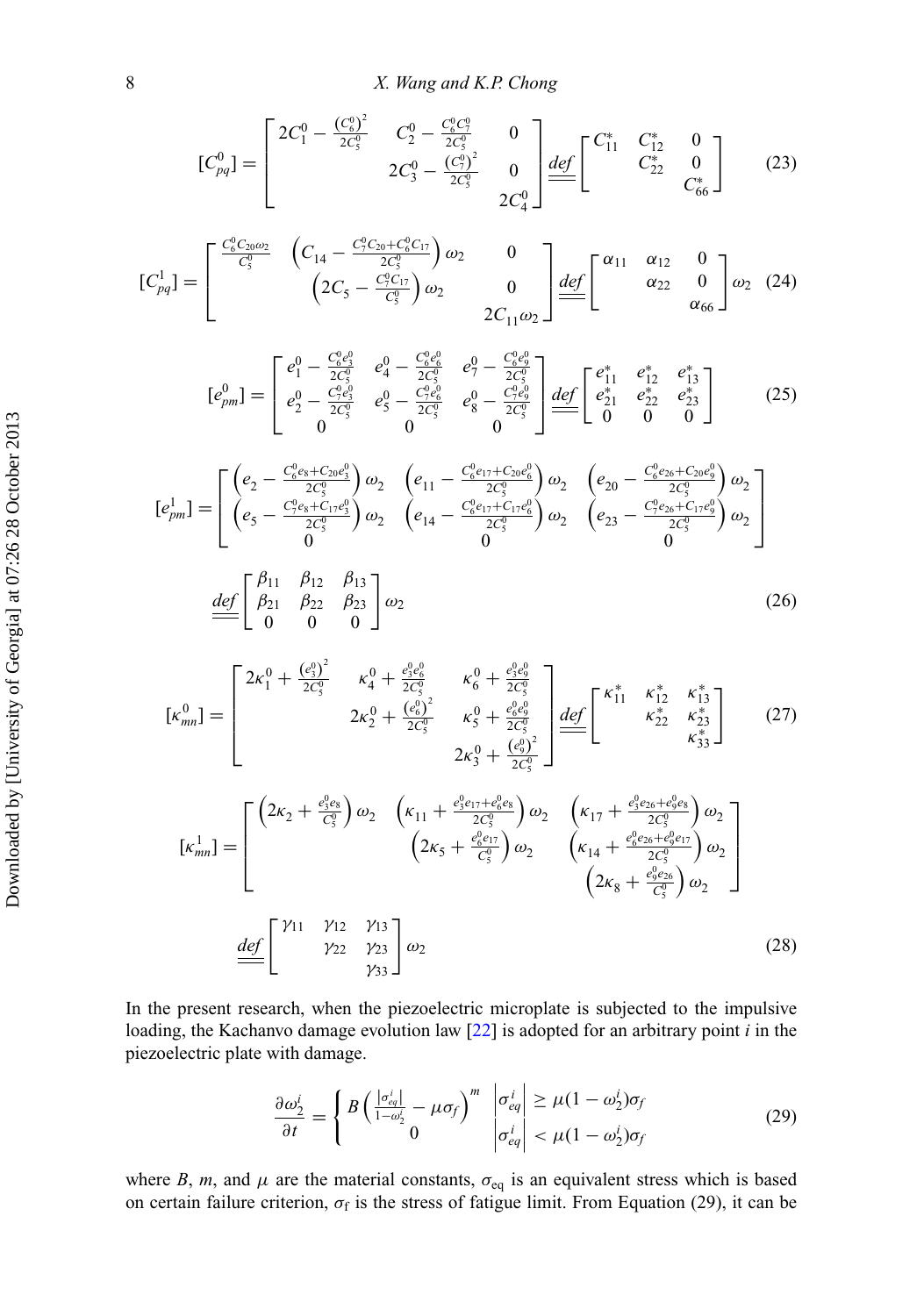noticed that the damage will be triggered when the value of equivalent stress reaches the critical stress irrespective of tension or compression.

When the piezoelectric plate is subjected to *n* cyclic times of impulsive loading, the fatigue damage accumulation is employed by the Chaboche fatigue damage model [\[23\]](#page-21-21).

$$
\left(\frac{\delta D_i}{\delta N}\right)_n = \begin{cases} \oint_t \frac{d\omega_2^i}{dt} dt & \left|\frac{\sigma_{eq}^i}{\sigma_{eq}}\right| \ge \mu (1 - \omega_2^i) \sigma_f \\ 0 & \left|\frac{\sigma_{eq}^i}{\sigma_{eq}^i}\right| < \mu (1 - \omega_2^i) \sigma_f \end{cases}
$$
(30)

where  $D_i$  is the accumulative fatigue damage of an arbitrary point *i* under cyclic impulsive loads.

The relations between the electric fields  $E_x$ ,  $E_y$ ,  $E_z$  and the electric potential  $\phi$  in the Cartesian coordinate system are defined by

$$
E_x = -\phi_x, \quad E_y = -\phi_y, \quad E_z = -\phi_z \tag{31}
$$

For the piezoelectric plate in this paper, only electric field along the thickness direction  $E<sub>z</sub>$  is considered. If the voltage is applied to the piezoelectric plate along the thickness direction only, then we have

$$
E_z = V_e / h \tag{32}
$$

where  $V_e$  is the applied voltage across the thickness of piezoelectric plates.

# *2.2. Basic equations of piezoelectric microplates*

Now, consider a piezoelectric microplate with transverse cracks having thickness *h*, length *a* in the *x*-direction, width *b* in the *y*-direction subjected to a concentrated impulsive transverse load  $q(t)$  shown in [Figure 2.](#page-10-0) The reference surface defined by  $z = 0$  is set on the middle surface of the undeformed plate. The principle directions of the material are assumed to coincide with the coordinated axis *x*, *y*, and *z*.

The concentrated impulsive transverse load  $q(t)$  can be expressed as follows:

<span id="page-10-0"></span>
$$
q(t) = \begin{cases} q_0 \sin(\frac{\pi t}{t_0}) & (k-1)T < t \le t_0 + (k-1)T \\ 0 & kT - t_0 < t < kT \end{cases} \quad (33)
$$



Figure 2. Geometric configuration of a piezoelectric microplate with transverse cracks under impulsive loading.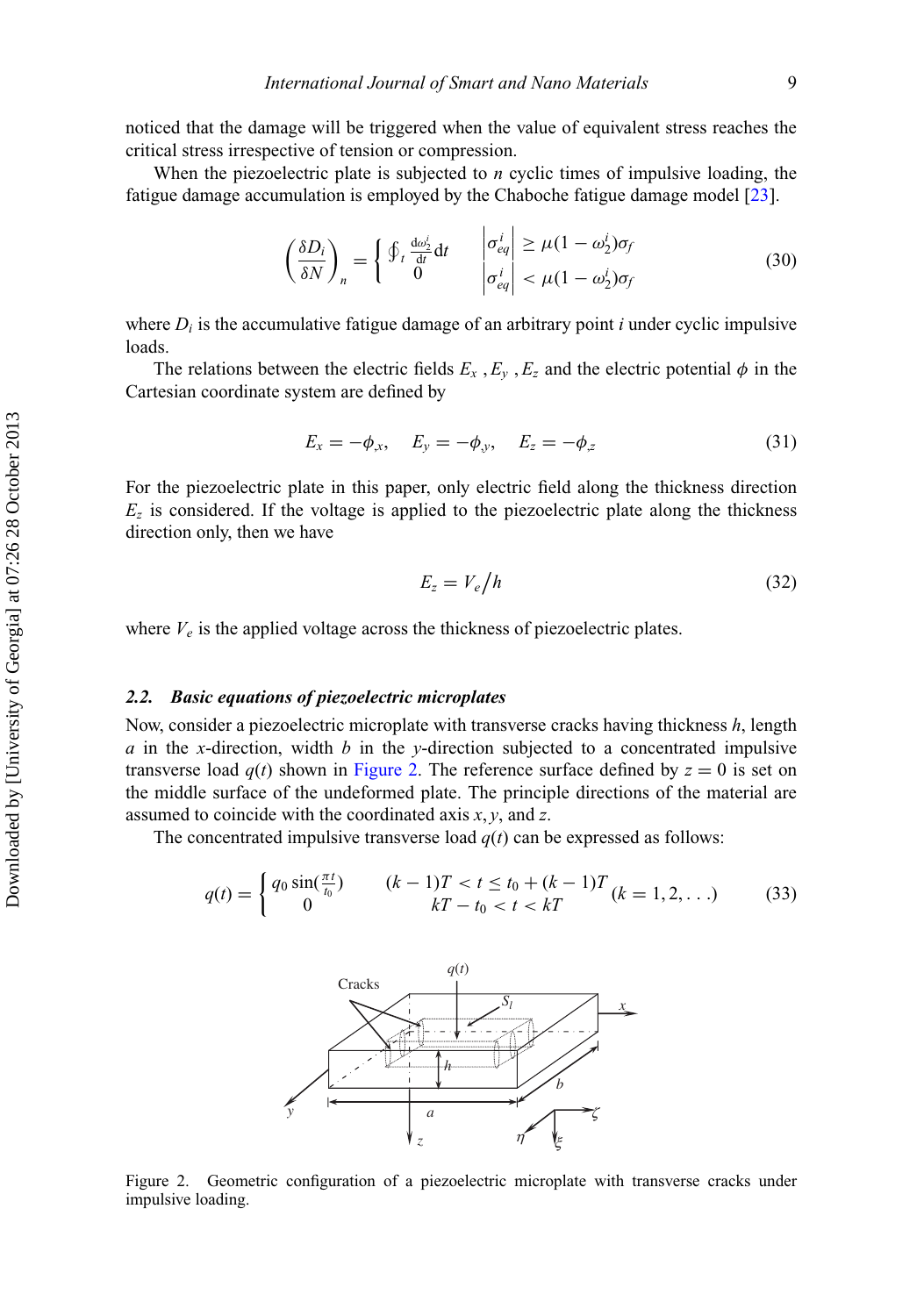Assuming  $u$ ,  $v$ , and  $w$  as the displacement components of an arbitrary point on the midsurface of the plate along the direction of *x* , *y*, and *z*, respectively. According to classical nonlinear theory, the strain components  $\varepsilon_x^0$ ,  $\varepsilon_y^0$ , and  $\gamma_{xy}^0$  of the midsurface can be written as:

$$
\varepsilon_x^0 = u_{,x} + \frac{1}{2} w_{,x}^2 \varepsilon_y^0 = v_{,y} + \frac{1}{2} w_{,y}^2, \ \gamma_{xy}^0 = u_{,y} + v_{,x} + w_{,x} w_{,y} \tag{34}
$$

and the curvatures  $\kappa_x, \kappa_y$ , and  $\kappa_{xy}$  of midsurface as:

$$
\kappa_x = -w_{,xx}, \ \kappa_y = -w_{,yy}, \ \kappa_{xy} = -2w_{,xy}
$$
 (35)

Then the nonlinear strain–displacement relations are expressed as follows:

$$
\varepsilon_x = \varepsilon_x^0 + z\kappa_x , \varepsilon_y = \varepsilon_y^0 + z\kappa_y , \gamma_{xy} = \gamma_{xy}^0 + z\kappa_{xy}
$$
 (36)

Suppose the damage variable remains constant through the thickness of plate. Denote  $N_x$ ,  $N_y$ , and  $N_{xy}$  as the membrane stress resultants and  $M_x$ ,  $M_y$ , and  $M_{xy}$  as the stress couples of the plate. According to the classical nonlinear plate theory, the nonlinear governing equations of motion for the piezoelectric plate can be written as:

$$
N_{x,x} + N_{xy,y} = 0
$$
  
\n
$$
N_{xy,x} + N_{y,y} = 0
$$
  
\n
$$
M_{x,xx} + 2M_{xy,xy} + M_{y,yy} + N_x w_{,xx} + 2N_{xy} w_{,xy} + N_y w_{,yy}
$$
  
\n
$$
+ q(t)\delta(x - a/2)\delta(y - b/2) = \rho h w_{,tt}
$$
\n(37)

where  $\rho$  is the density of piezoelectric plate,  $\delta(x)$  is the Dirac function and according to the classical plate theory and using Equations (22) and (36), the following constitutive equations can be obtained.

$$
\begin{Bmatrix} N_x \\ N_y \\ N_{xy} \end{Bmatrix} = \int_{-h/2}^{h/2} \begin{Bmatrix} \sigma_x \\ \sigma_y \\ \sigma_{xy} \end{Bmatrix} dz = \begin{bmatrix} A_{11} & A_{12} & 0 \\ & A_{22} & 0 \\ & & A_{66} \end{bmatrix} \begin{Bmatrix} \varepsilon_y^0 \\ \varepsilon_y^0 \\ \gamma_{xy}^0 \end{Bmatrix} - \begin{Bmatrix} N_x^p \\ N_y^p \\ N_{xy}^p \end{Bmatrix}
$$
(38)

$$
\begin{Bmatrix} M_x \\ M_y \\ M_{xy} \end{Bmatrix} = \int_{-h/2}^{h/2} z \begin{Bmatrix} \sigma_x \\ \sigma_y \\ \sigma_{xy} \end{Bmatrix} dz = \begin{bmatrix} D_{11} & D_{12} & 0 \\ D_{22} & 0 \\ D_{66} \end{bmatrix} \begin{Bmatrix} \kappa_x \\ \kappa_y \\ \kappa_{xy} \end{Bmatrix} - \begin{Bmatrix} M_x^p \\ M_y^p \\ M_{xy}^p \end{Bmatrix}
$$
(39)

where  $N_x^p, N_x^p, N_{xy}^p$  and  $M_x^p, M_y^p, M_{xy}^p$  represent the component resultants and couples due to the piezoelectric effect, respectively. The stiffness coefficients  $A_{ij}$  and  $D_{ij}(i, j = 1, 2, 6)$  of the piezoelectric plate are defined as follows:

$$
A_{ij} = \int_{-h_2}^{h_2} C_{ij} dz , \quad D_{ij} = \int_{-h_2}^{h_2} z^2 C_{ij} dz \quad (i, j = 1, 2, 6)
$$
 (40)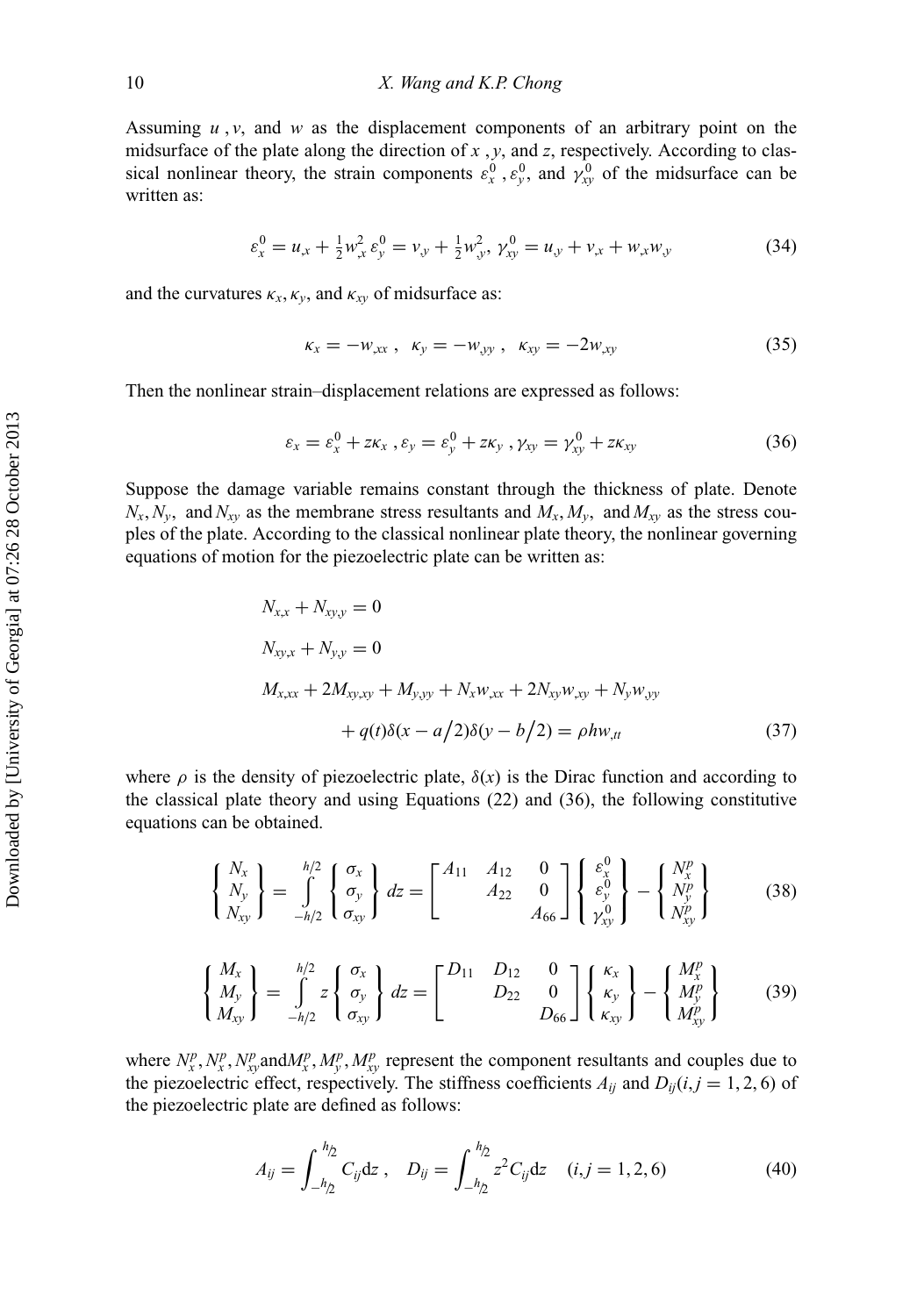The resultants and couples due to the piezoelectric effect can be written as:

$$
N_x^p = \int_{-h/2}^{h/2} e_{31}^1 \frac{V_e}{h} dz, \quad N_y^p = \int_{-h/2}^{h/2} e_{32}^1 \frac{V_e}{h} dz, \quad N_{xy}^p = 0
$$
  

$$
M_x^p = 0, \qquad M_y^p = 0, \qquad M_{xy}^p = 0
$$
 (41)

Introduce the following dimensionless parameters:

$$
\xi = \frac{x}{a}, \quad \eta = \frac{y}{b}, \quad U = \frac{u}{a}, \quad V = \frac{v}{b}, \quad W = \frac{w}{h}, \quad \overline{A}_{11} = \frac{A_{11}}{C_{11}^*h}, \quad \overline{A}_{12} = \frac{A_{12}}{C_{11}^*h}, \quad \overline{A}_{22} = \frac{A_{22}}{C_{11}^*h},
$$
\n
$$
\overline{A}_{66} = \frac{A_{66}}{C_{11}^*h}, \quad \lambda_1 = \frac{h}{a}, \lambda_2 = \frac{h}{b}, \quad \overline{D}_{11} = \frac{D_{11}}{C_{11}^*h^3}, \quad \overline{D}_{12} = \frac{D_{12}}{C_{11}^*h^3}, \quad \overline{D}_{22} = \frac{D_{22}}{C_{11}^*h^3}, \quad \overline{D}_{66} = \frac{D_{66}}{C_{11}^*h^3},
$$
\n
$$
\overline{C}_{12} = \frac{C_{12}}{C_{11}^*}, \quad \overline{C}_{22} = \frac{C_{22}}{C_{11}^*}, \quad \overline{\sigma}_{eq} = \frac{\sigma_{eq}}{C_{11}^*}, \quad \overline{\sigma}_{f} = \frac{\sigma_{f}}{C_{11}^*}, \quad \overline{\alpha}_{11} = \frac{\alpha_{11}}{C_{11}^*}, \quad \overline{\alpha}_{12} = \frac{\alpha_{12}}{C_{11}^*}, \quad \overline{\alpha}_{22} = \frac{\alpha_{22}}{C_{11}^*},
$$
\n
$$
\overline{\alpha}_{66} = \frac{\alpha_{66}}{C_{11}^*}, \quad \overline{e_{31}^1} = \frac{e_{31}^1}{e_{31}^*}, \quad \overline{e_{32}^1} = \frac{e_{32}^1}{e_{31}^*}, \quad \overline{\beta}_{31} = \frac{\beta_{31}}{e_{31}^*}, \quad \overline{\beta}_{32} = \frac{\beta_{32}}{e_{31}^*}, \quad \overline{z} = \frac{z}{h},
$$
\n
$$
\tau = \frac{t}{h} \sqrt{\frac{C_{11}^*}{\rho}}, \quad \overline{
$$

By using Equations (22), (34)–(39), and (42), the dimensionless nonlinear governing equations of piezoelectric plate with initial damage are obtained and expressed in terms of *U*, *V*, and *W* as follows:

$$
\overline{A}_{11,\xi}(U_{,\xi} + \frac{1}{2}\lambda_{1}^{2}W_{,\xi}^{2}) + \overline{A}_{11}(U_{,\xi\xi} + \lambda_{1}^{2}W_{,\xi}W_{,\xi\xi}) + \overline{A}_{12,\xi}(V_{,\eta} + \frac{1}{2}\lambda_{2}^{2}W_{,\eta}^{2}) \n+ \overline{A}_{12}(V_{,\xi\eta} + \lambda_{2}^{2}W_{,\eta}W_{,\xi\eta}) + \frac{\lambda_{2}}{\lambda_{1}}\overline{A}_{66,\eta}(\frac{\lambda_{2}}{\lambda_{1}}U_{,\eta} + \frac{\lambda_{1}}{\lambda_{2}}V_{,\xi} + \lambda_{1}\lambda_{2}W_{,\xi}W_{,\eta}) \n+ \overline{A}_{66}(\frac{\lambda_{2}^{2}}{\lambda_{1}^{2}}U_{,\eta\eta} + V_{,\xi\eta} + \lambda_{2}^{2}W_{,\eta}W_{,\xi\eta} + \lambda_{2}^{2}W_{,\xi}W_{,\eta\eta}) - \overline{e_{31,\xi}^{1}}\overline{V_{\epsilon}} = 0 \n\overline{A}_{12,\eta}(U_{,\xi} + \frac{1}{2}\lambda_{1}^{2}W_{,\xi}^{2}) + \overline{A}_{12}(U_{,\xi\eta} + \lambda_{1}^{2}W_{,\xi}W_{,\xi\eta}) + \overline{A}_{22,\eta}(V_{,\eta} + \frac{1}{2}\lambda_{2}^{2}W_{,\eta}^{2}) \n+ \overline{A}_{22}(V_{,\eta\eta} + \lambda_{2}^{2}W_{,\eta}W_{,\eta\eta}) + \frac{\lambda_{1}}{\lambda_{2}}\overline{A}_{66,\xi}(\frac{\lambda_{2}}{\lambda_{1}}U_{,\eta} + \frac{\lambda_{1}}{\lambda_{2}}V_{,\xi} + \lambda_{1}\lambda_{2}W_{,\xi}W_{,\eta}) \n+ \overline{A}_{66}(U_{,\xi\eta} + \frac{\lambda_{1}^{2}}{\lambda_{2}^{2}}V_{,\xi\xi} + \lambda_{1}^{2}W_{,\eta}W_{\xi\xi} + \lambda_{1}^{2}W_{,\xi}W_{,\xi\eta}) - \overline{e_{32,\xi}^{1}}\overline{V_{\epsilon}} = 0 \n- \lambda_{1}^{4}(\overline{D}_{11,\xi\xi}W_{,\xi\xi} + 2\overline{D}_{11,\xi}W
$$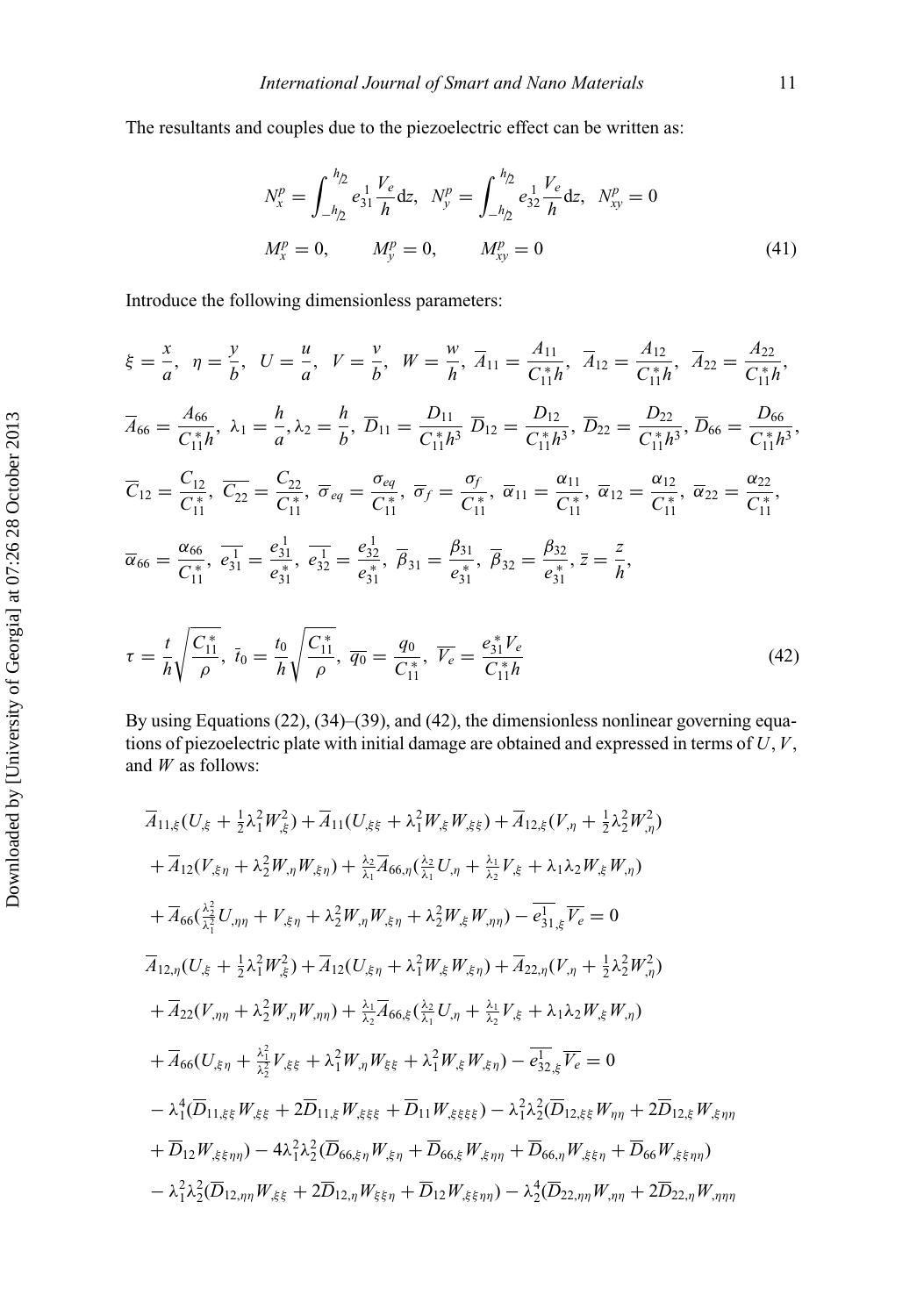$$
+\overline{D}_{22}W_{,\eta\eta\eta\eta} + \lambda_1^2 [\overline{A}_{11}(U_{,\xi} + \frac{1}{2}\lambda_1^2 W_{,\xi}^2) + \overline{A}_{12}(V_{,\eta} + \frac{1}{2}\lambda_2^2 W_{,\eta}^2) - \overline{e_{31}^1 V_{\epsilon}}]W_{,\xi\xi}
$$
  
+  $2\lambda_1\lambda_2\overline{A}_{66}(\frac{\lambda_2}{\lambda_1}U_{,\eta} + \frac{\lambda_1}{\lambda_2}V_{,\xi} + \lambda_1\lambda_2 W_{,\xi}W_{,\eta})W_{,\xi\eta} + \lambda_2^2 [\overline{A}_{12}(U_{,\xi} + \frac{1}{2}\lambda_1^2 W_{,\xi}^2) + \overline{A}_{22}(V_{,\eta} + \frac{1}{2}\lambda_2^2 W_{,\eta}^2) - \overline{e_{32}^1 V_{\epsilon}}]W_{,\eta\eta} + \overline{q}_0 \sin(\pi \tau / \overline{t}_0)\delta(\xi - 1/2)\delta(\eta - 1/2) = W_{,\tau\tau}$ (43)

Suppose the boundary of the piezoelectric plate is simply immovably supported, the dimensionless boundary conditions can be expressed as:

$$
\xi = 0, 1: \quad V = 0, \quad \overline{A}_{11}(U_{,\xi} + \frac{1}{2}\lambda_1^2 W_{,\xi}^2) - \overline{e_{31}^1 V_e} = 0
$$
\n
$$
W = 0, \quad W_{,\xi\xi} = 0,
$$
\n
$$
\eta = 0, 1: \quad U = 0, \quad \overline{A}_{22}(V_{,\eta} + \frac{1}{2}\lambda_2^2 W_{,\eta}^2) - \overline{e_{32}^1 V_e} = 0
$$
\n
$$
W = 0, \quad W_{,\eta\eta} = 0
$$
\n(44)

The dimensionless damage evolution equation under one cyclic impulsive loading and fatigue damage accumulation equation under*n*cyclic impulsive loading can be written respectively as follows:

$$
\frac{\partial \omega_2^i}{\partial \tau} = \begin{cases} \bar{B} \left( \frac{|\bar{\sigma}_{\text{eq}}^i|}{1 - \omega_2^i} - \mu \overline{\sigma}_f \right)^m & |\bar{\sigma}_{\text{eq}}^i| \ge \mu (1 - \omega_2^i) \bar{\sigma}_f \\ 0 & |\bar{\sigma}_{\text{eq}}^i| < \mu (1 - \omega_2^i) \bar{\sigma}_f \end{cases} \tag{45}
$$

$$
\left(\frac{\delta D_i}{\delta N}\right)_n = \begin{cases} \oint_\tau \frac{\mathrm{d}\omega_2^i}{\mathrm{d}\tau} d\tau & \qquad |\bar{\sigma}_{\text{eq}}^i| \ge \mu (1 - \omega_2^i) \overline{\sigma}_f\\ \left|\bar{\sigma}_{\text{eq}}^i\right| < \mu (1 - \omega_2^i) \overline{\sigma}_f \end{cases} \tag{46}
$$

Taking the midsurface normal stress of the piezoelectric plate as the equivalent stress  $\overline{\sigma}_{eq}$ that is vertical to the axis *z* direction, it can be presented as

$$
\bar{\sigma}_{\text{eq}} = \overline{C}_{12}(U_{.k} + \frac{1}{2}\lambda_1^2 W_{.k}^2 - \lambda_1^2 \overline{z}W_{.k\bar{z}}) + \overline{C}_{22}(V_{.n} + \frac{1}{2}\lambda_2^2 W_{.n}^2 - \lambda_2^2 \overline{z}W_{.n\eta}) - \overline{e_{32}^1 V_{\epsilon}} \tag{47}
$$

#### **3. Solution methodology**

To seek the approximate solutions of governing Equation (43), which satisfies the boundary conditions in Equation (44), the unknown functions  $U, V$ , and  $W$  are separated both for space and time. The finite difference method is used for space, and the partial derivatives with respect to the space coordinate variables are replaced by difference form. The time  $\tau$  is equally divided into small time segments  $\Delta \tau$ , and the whole equations are iterated to seek solutions. At each step of the iteration, the nonlinear items in the equations and the boundary conditions are linearized. For example, at the step *J*, the nonlinear items may be transformed to

$$
(x \cdot y)_J = (x)_J \cdot (y)_{J_p} \tag{48}
$$

where  $(y)$ <sub>*J<sub>n</sub>* is the average value of those obtained in the preceding two iterations. For the</sub> initial step of the iteration, it can be determined by using the quadratic extrapolation, i.e.,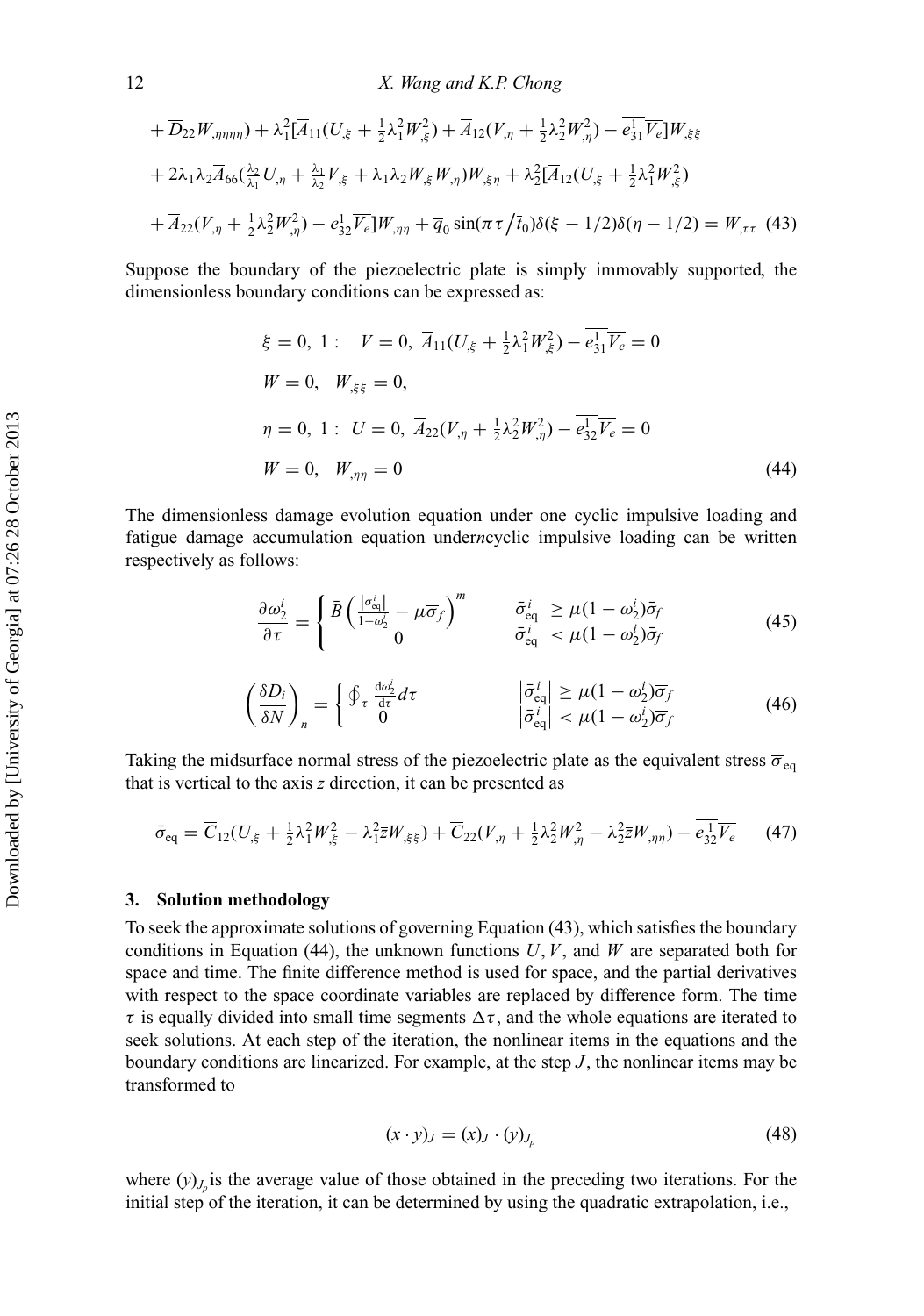$$
(y)_{J_p} = A(y)_{J-1} + B(y)_{J-2} + C(y)_{J-3}
$$
\n(49)

and for the different step of the iteration, the coefficients *A*, *B*, and *C* can be expressed as follows:

$$
J = 1: A = 1, B = 0, C = 0
$$
  
\n
$$
J = 2: A = 2, B = -1, C = 0
$$
  
\n
$$
J \ge 3: A = 3, B = -3, C = 1
$$
 (50)

Moreover, using the Newmark scheme, the inertia in Equation (43) can be expressed as follow:

$$
(W_{,\tau\tau})_J = \frac{4(W_J - W_{J-1})}{(\Delta \tau)^2} - \frac{4(W_{,\tau})_{J-1}}{\Delta \tau} - (W_{,\tau\tau})_{J-1}
$$
  

$$
(W_{,\tau})_J = (W_{,\tau})_{J-1} + \frac{1}{2}[(W_{,\tau\tau})_{J-1} + (W_{,\tau\tau})_J]\Delta \tau
$$
  

$$
W_J = W_{J-1} + (W_{,\tau})_{J-1}\Delta \tau + \frac{1}{4}[(W_{,\tau\tau})_{J-1} + (W_{,\tau\tau})_J](\Delta \tau)^2
$$
(51)

For every time step, if the iteration lasts until the difference of the present value and the former is smaller than 0.1%, then continue the calculation of the next step.

With respect to fatigue damage accumulation variables  $D_i$ , it is impossible to analyze the micro-damage accumulation under multimillions cyclic impulsive loads. In order to save the time, the cyclic skip method is employed [\[24\]](#page-21-22); that is, the cyclic strain–stress analysis is not applied in the quasi-stable state. Under a certain segmentation of cyclic loads (the corresponding cyclic number  $\Delta N_k$ ), the micro-damage accumulation  $(\delta D_i/\delta N)_{k}$ is considered to be constant. Usually,  $\Delta N_k$  is taken as follows:

$$
\Delta N_k = \frac{\overline{\Delta D}}{\left(\delta D_i / \delta N\right)_{k(M^*)}}
$$
(52)

where  $\overline{\Delta D}$  is the average fatigue damage accumulation at the point  $M^*$  of maximum damage in the plate.

As to the next stage cyclic  $N_{k+1}$ , the fatigue damage of an arbitrary point *i* is given as follows:

$$
N_{k+1} = N_k + \Delta N_k
$$
  
\n
$$
(D_{k+1})_i = (D_k)_i + \left(\frac{\delta D_i}{\delta N}\right)_k \Delta N_k
$$
\n(53)

# **4. Numerical results**

#### *4.1. Comparison study*

To ensure the accuracy and effectiveness of the present method, two test examples were performed for free vibrations of the piezoelectric microplate without considering damage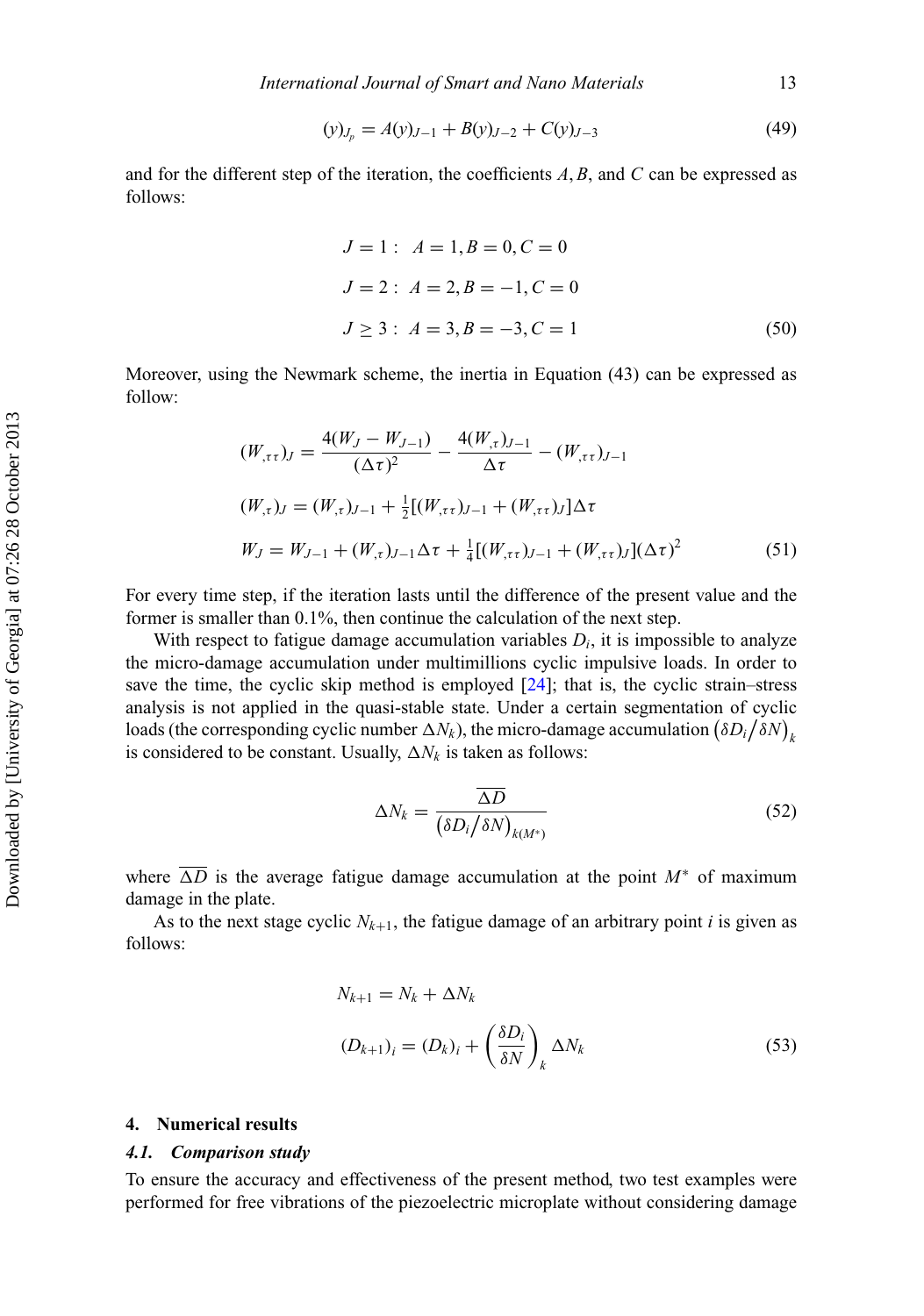effect and nonlinear dynamic response of isotropic plates without considering piezo-effect and damage effect.

**Example 1.** The effect of thickness-span ratio  $(h/a)$  on the fundamental frequencies of piezoelectric plate without damage is investigated. Consider a piezoelectric plate consisting of PZT-4A layers under the short-circuited electrical condition. The material properties [\[25\]](#page-21-23) for PZT-4A are given as follows:

$$
c_{11} = 13.2 \times 10^{10} (N/m^2), \quad c_{12} = 7.1 \times 10^{10} (N/m^2), \quad c_{13} = 7.3 \times 10^{10} (N/m^2),
$$
\n
$$
c_{33} = 11.5 \times 10^{10} (N/m^2), \quad c_{44} = 2.6 \times 10^{10} (N/m^2), \quad c_{66} = 3.0 \times 10^{10} (N/m^2),
$$
\n
$$
e_{15} = 10.5 (C/m^2), \quad e_{31} = -4.1 (C/m^2), \quad e_{33} = 14.1 (C/m^2), \quad \rho = 7.5 \times 10^3 (kg/m^3)
$$
\n
$$
\kappa_{11} = 7.124 \times 10^{-9} (F/m), \quad \kappa_{33} = 5.841 \times 10^{-9} (F/m) \tag{54}
$$

The non-dimensional fundamental frequencies  $\overline{\Omega}$  ( $\overline{\Omega} = \Omega a \sqrt{\overline{P}/C_{11}^*}$ ) are calculated and compared in [Table 1](#page-15-0) with three-dimensional (3-D) solutions.  $\Omega$  is the fundamental frequency of the piezoelectric plate. [Table 1](#page-15-0) shows that the results are satisfactory up to 3-D solutions validity limit, but larger than it because the nonlinear items in nonlinear dynamic equations are linearized in the solution methodology.

**Example 2.** The present problem is simplified and is suitable for nonlinear dynamic response analysis for isotropic rectangular microplate without considering piezo-effect and damage effect. A simply supported movable microplate having the same thickness and material constants is considered. The material parameters and geometric parameters are given as

$$
C_{66}/C_{22}=1, C_{11}/C_{22}=10, C_{12}/C_{22}=0.3, \lambda_1=0.1, \lambda_2=0.1
$$

And the transverse load is taken as  $\bar{q} = f_0 \sin \theta \tau \sin \pi \xi \sin \pi \eta$  ( $f_0 = 0.004$ ,  $\theta = 0.01$ ). The response curve of the center deflection  $W_0$  versus time for isotropic plate is presented in [Figure 3,](#page-16-0) and compared with the results from FEM. The close agreements between the present results and those of the FEM solution demonstrate that the present method is accurate and effective.

|                                  | Table 1. Comparison of non-dimensional fundamental frequencies of piezoelectric plate under |  |  |  |
|----------------------------------|---------------------------------------------------------------------------------------------|--|--|--|
| different thickness-span ratios. |                                                                                             |  |  |  |

<span id="page-15-0"></span>

| a/b | $h/a = 0.01$      |         | $h/a = 0.1$       |         |  |  |
|-----|-------------------|---------|-------------------|---------|--|--|
|     | $3-D$ (Ref. [22]) | Present | $3-D$ (Ref. [22]) | Present |  |  |
|     | 0.0514            | 0.0526  | 0.4969            | 0.5123  |  |  |
| 2   | 0.1287            | 0.1308  | 1.1863            | 1.2256  |  |  |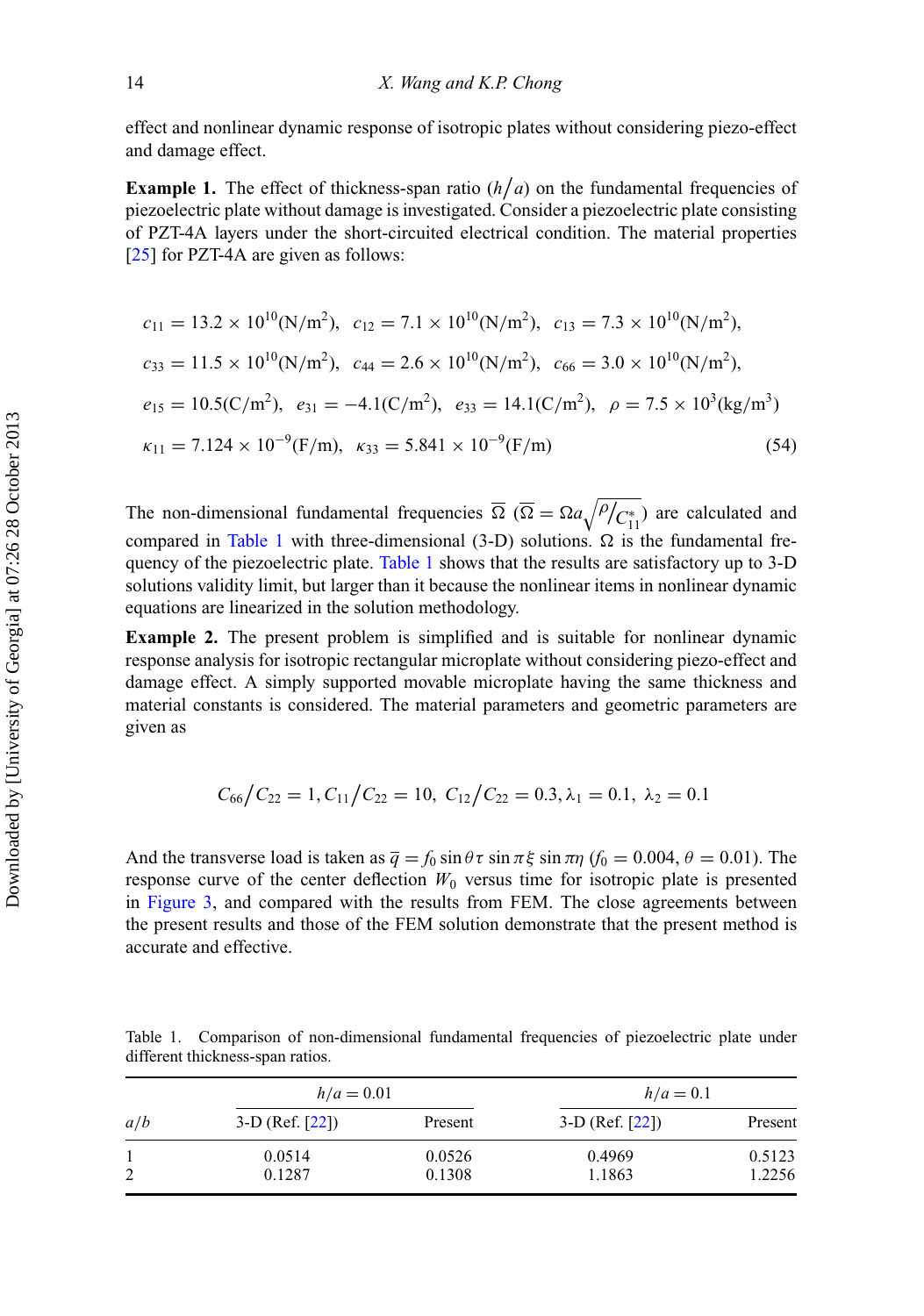<span id="page-16-0"></span>

Figure 3. Non-linear dynamic response of center deflection versus time for isotropic plate.

# *4.2. Parametric study*

A piezoelectric plate consisting of the PZT-4A, including initial damage, is considered in this section. In all examples, the geometric parameters are given as  $\lambda_1 = 0.1$  and  $\lambda_2 = 0.1$ . When the damage effect is in consideration, the material parameters related to damage in all examples are taken as:

$$
\overline{B} = 0.5, \ n = 1.1, \ \overline{\sigma}_f = 1.8 \times 10^{-3}, \overline{\alpha}_{11} = -0.05, \overline{\alpha}_{12} = -0.05, \overline{\alpha}_{22} = -0.05, \n\overline{\alpha}_{66} = -0.05, \overline{\beta}_{31} = -0.05, \overline{\beta}_{32} = -0.05, \mu = 0.6.
$$

Figure 4 shows the fatigue damage life curve *D*–*N* of piezoelectric plate with initial damage under different cyclic impulsive loads. *D* is taken as the value of the maximum damage point in the piezoelectric plate and *N* is the total cyclic number of impulsive loads. The electrical load is given as  $\overline{V_e} = 0$ . It can be seen that when the amplitude of impulsive loads increases, the fatigue damage life decreases and that the fatigue damage variable *D* increases with the increment of the total cyclic number *N*. As indicated in [Figure 4,](#page-17-0) the increase of the amplitude of impulsive loads leads to the increment of the stress level of any point in the piezoelectric plate, which can correspondingly result in the higher rate of fatigue damage accumulation.

The diagrams of fatigue damage life related to the total cyclic number of impulsive loads for different electrical loads are shown in [Figure 5.](#page-17-1) The amplitude of the impulsive load is taken as  $\bar{q}_0 = 0.3$ . According to the results, fatigue damage life as a function of electrical loads can be estimated. It can be seen that the positive voltage results in the longer fatigue life, while the negative voltage leads to the faster degradation of fatigue damage life. It can be concluded from the results that the positive voltage acting upon the piezoelectric plate with damage is equivalent to a compression piezoelectric force acting in the out-of-plane direction of the plate to a certain extent, which leads to the slower degradation rate of fatigue life.

[Figure 6](#page-18-0) shows the relations of fatigue damage variables *D*, the cyclic number *N*, and the distance of the center to any point of the plate  $\zeta$ . The amplitude of the impulsive load and the electrical load are taken as  $\overline{q}_0 = 0.3$  and  $\overline{V_e} = 0$ , respectively. It can be illustrated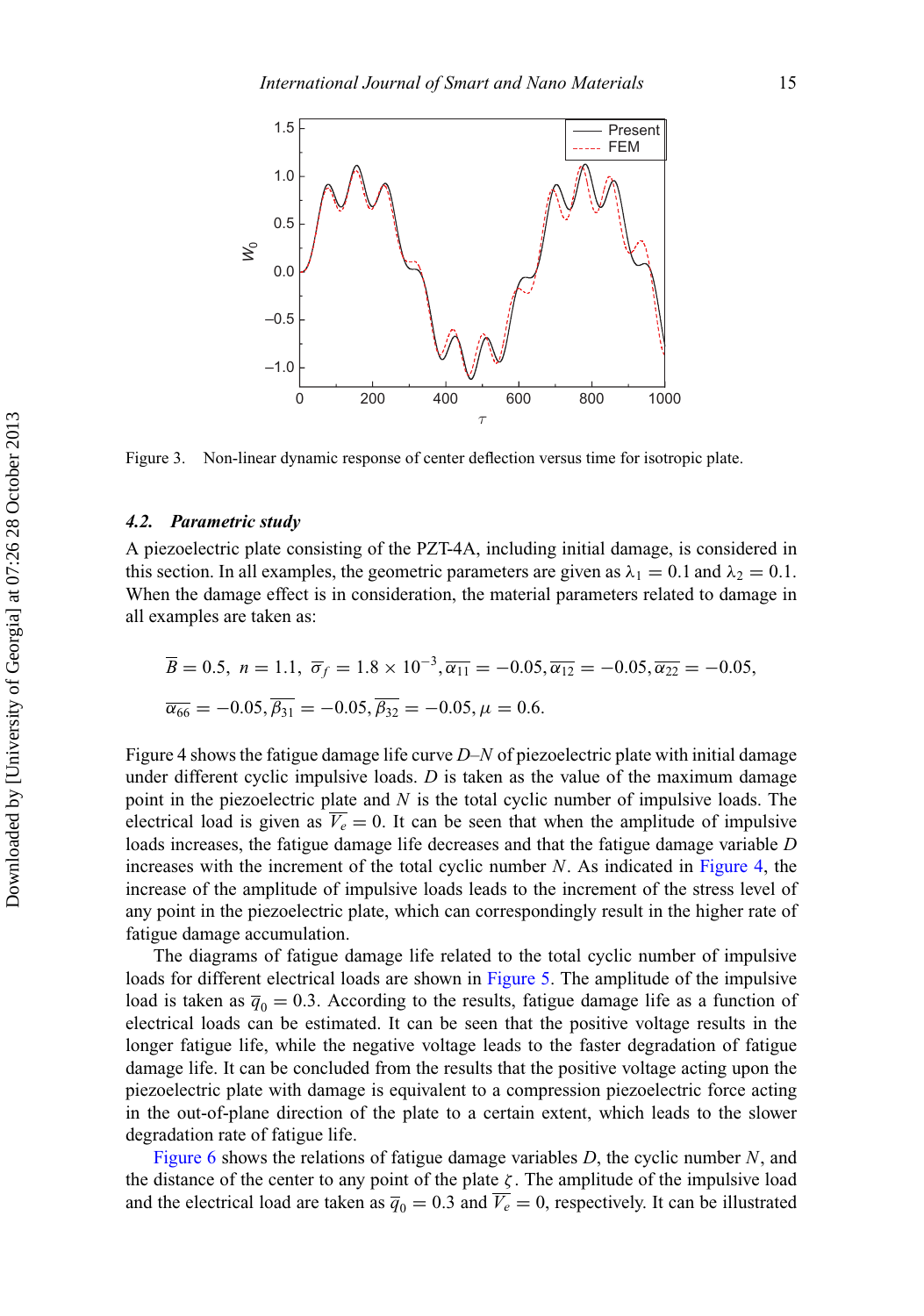<span id="page-17-0"></span>

<span id="page-17-1"></span>Figure 4. Effect of cyclic impulsive loads on the fatigue damage life curve  $D - N$ .



Figure 5. Effect of electrical loads on the fatigue damage life curve  $D - N$ .

that the fatigue damage variable increases gently when the number of the repeated times is below the value of  $10<sup>7</sup>$ , and that the fatigue damage variable decreases with the increase of the distance of the center to any point in the plate. Due to the unsteady vibration under cyclic impulsive loads, the fatigue damage evolution and fatigue damage accumulation become different.

[Figure 7](#page-18-1) shows the degradation of elastic constants with respect to the cyclic number *N*. In [Figure 7,](#page-18-1) the amplitude of the impulsive load and the electrical load are taken as  $\overline{q}_0 = 0.3$  and  $\overline{V_e} = 0$ , respectively. It can be seen that the variation of elastic constant  $C_{66}$ with respect to the cyclic number is linear, whereas all other elastic constants vary nonlinearly, as the number of cyclic loads increases. Elastic constant  $C_{11}$  is the most sensitive to damage, which affects the response of the piezoelectric materials in the plane of the piezoelectric, and therefore is important when piezoelectric ceramic wafers are used as actuators in the smart structures.

[Figure 8](#page-19-0) shows the effect of the amplitude of the impulsive loads on the elastic constant under the different cyclic number of impulsive loads. The electrical load is given as  $V_e = 0$ . It can be seen from [Figure 8](#page-19-0) that the increment of the amplitude of impulsive loads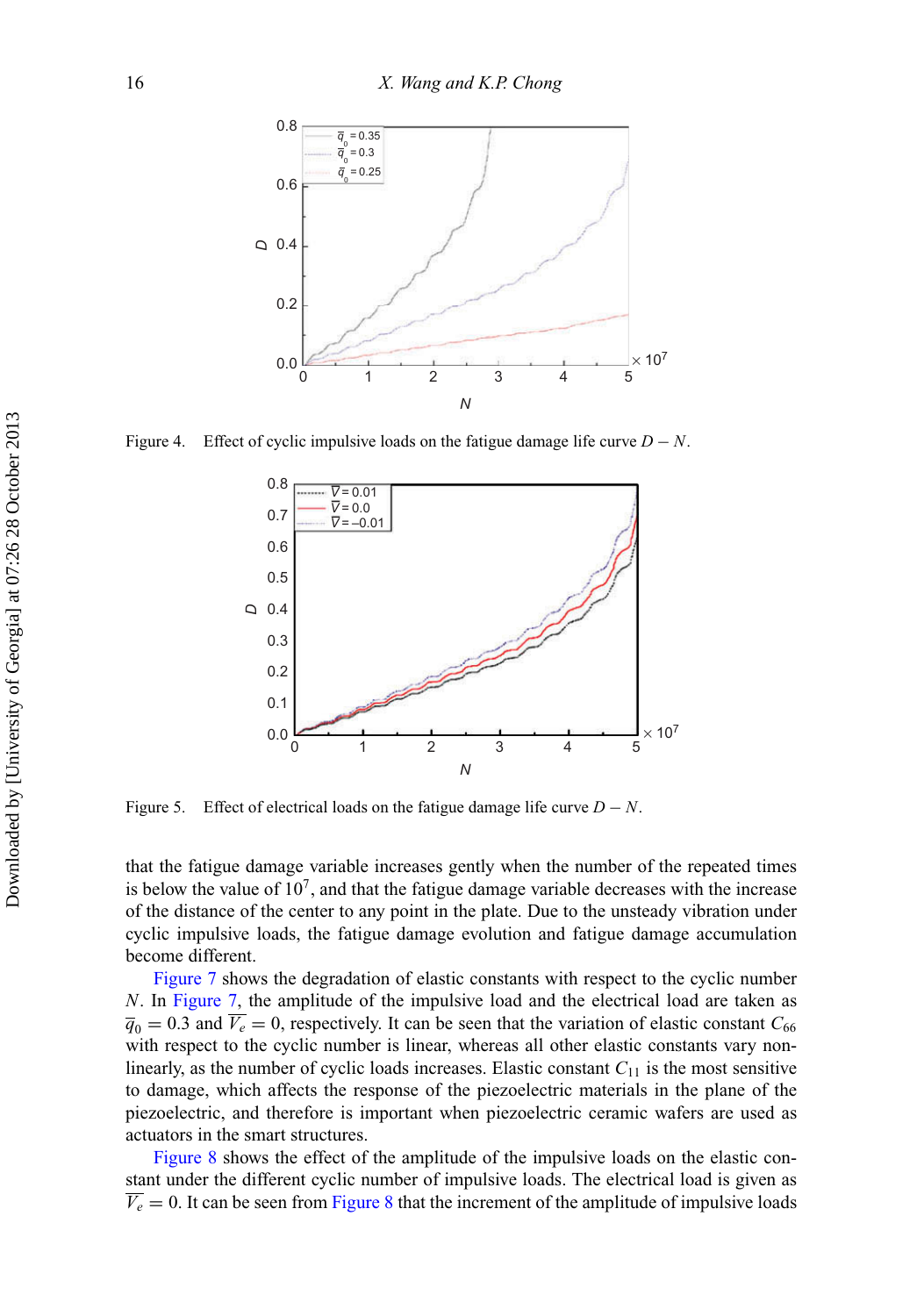<span id="page-18-0"></span>

<span id="page-18-1"></span>Figure 6. Relations of fatigue damage variables, cyclic number, and distance of the center to any point of the plate.



Figure 7. Effective elastic constants versus cyclic number of impulsive loadings.

results in a higher degradation rate of elastic constants. It can be concluded that the larger amplitude of the impulsive loads leads to the larger stress level in the in-plane direction of the piezoelectric plate, thereby resulting in the higher degradation rate of elastic constants.

[Figure 9](#page-19-1) shows the effect of the electric loads on the elastic constant under different number of cyclic impulsive loads. The amplitude of the impulsive load is taken as  $\bar{q}_0 = 0.3$ . It can be illustrated that the positive voltage can slow down the degradation of elastic constants, whereas the negative voltage can accelerate the degradation rate of elastic constants. When the applied voltage is positive, a tensile piezoelectric force will be emerged in the in-plane direction of the plate, which will decrease the vibrating amplitude, the stress level of the plate, and the degradation rate of the fatigue damage variables.

[Figures 10](#page-20-0) and [11](#page-20-1) show the degradation of piezoelectric constants and the degradation of permittivity of the piezoelectric plate with respect to the cyclic number of impulsive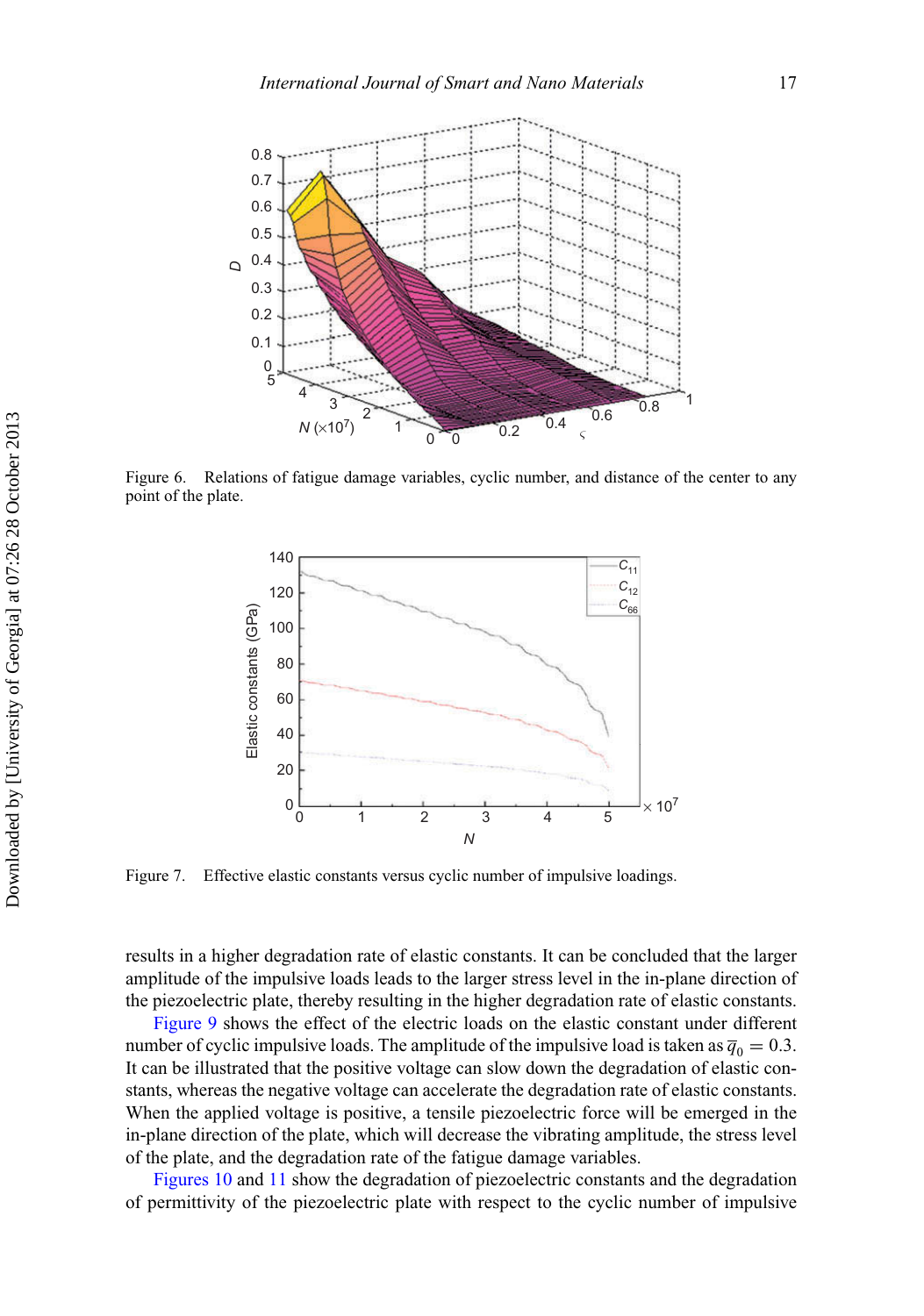<span id="page-19-0"></span>

<span id="page-19-1"></span>Figure 8. Effects of cyclic loadings on effective elastic constants under different cyclic number.



Figure 9. Effects of electrical loadings on effective elastic constants under different cyclic number.

loads, respectively. In these two figures, the amplitude of the impulsive load and the electrical load are taken as  $\overline{q}_0 = 0.3$  and  $\overline{V}_e = 0$ , respectively. It can be seen from [Figure 10](#page-20-0) that the piezoelectric constants vary non-linearly, as the number of cyclic loads grows, and that the value of  $e_{13}$  increases with the cyclic number of impulsive loads. From [Figure 11,](#page-20-1) it can be concluded that the permittivity of piezoelectric plate decreases and vary nonlinearly with the repeated times of cyclic loads and that the values of  $\kappa_{11}$ and  $\kappa_{33}$  tend to be the same.

### **5. Conclusions**

This article presents an approach to predict the fatigue damage life of piezoelectric microplate under cyclic impulsive loading using the Talreja's tensor-valued internal state damage variables and the Chaboche fatigue damage development equations. The effects of the transverse impulsive cyclic loads and the electrical loads on the fatigue life and the effective properties of piezoelectric plates have been investigated. Numerical results show that the amplitude of the impulsive loads has significant impact on the fatigue life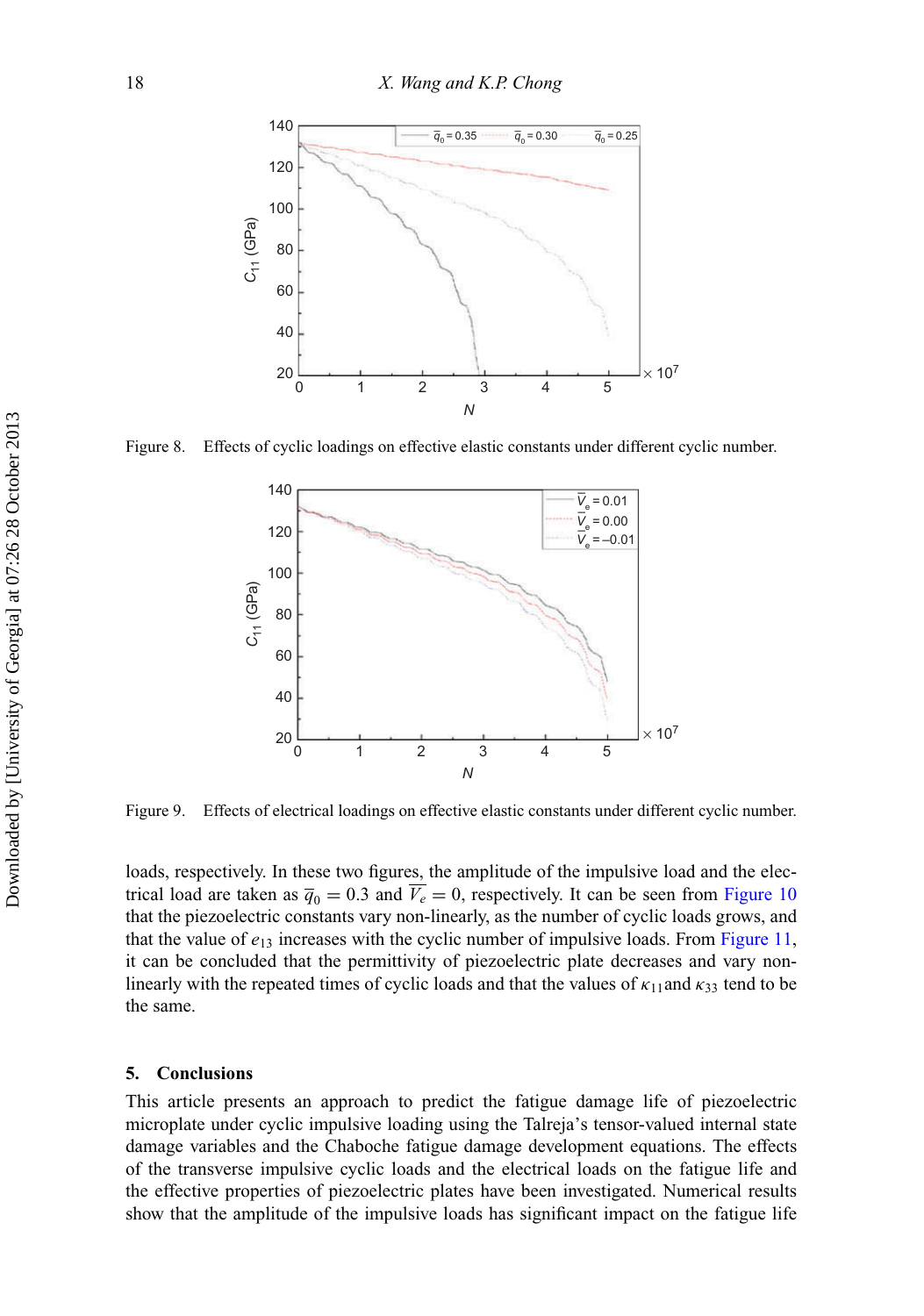<span id="page-20-0"></span>

<span id="page-20-1"></span>Figure 10. Effective piezoelectric constants versus cyclic number of impulsive loadings.



Figure 11. Effective permittivity versus cyclic number of impulsive loadings.

curve of the microstructure. When the amplitude of the cyclic loads increases, the vibrating amplitude of plate and the stress level in the in-plane direction of the plate increase correspondingly, thereby resulting in the higher degradation rate of fatigue life. It can be also concluded that when the applied voltage is positive, a tensile piezoelectric force is emerged in the in-plane direction of the plate, which decreases the amplitude of the structure and slows down the degradation rates of the fatigue life and material constants of piezoelectric structure. All these findings offer great insights to fabricate the piezoelectricbased microdevices suitable for harsh conditions and also enhance the service life of these devices.

No research, however, provides a perfect answer, with this work being no exception to the rule. Based on current assumptions employed in implementing fatigue damage analysis, more work remains to be done. Specifically, we only consider one damage mode in the specimen and the negligible sliding between crack faces, which means that there is no coupling effect between crack faces and damage modes. Thus, more theoretical work should be devoted to explore and complement the full spectrum of the multiple damage mode effects. The authors hope that this study can catalyze further work in the fatigue analysis of electronic microdevices.